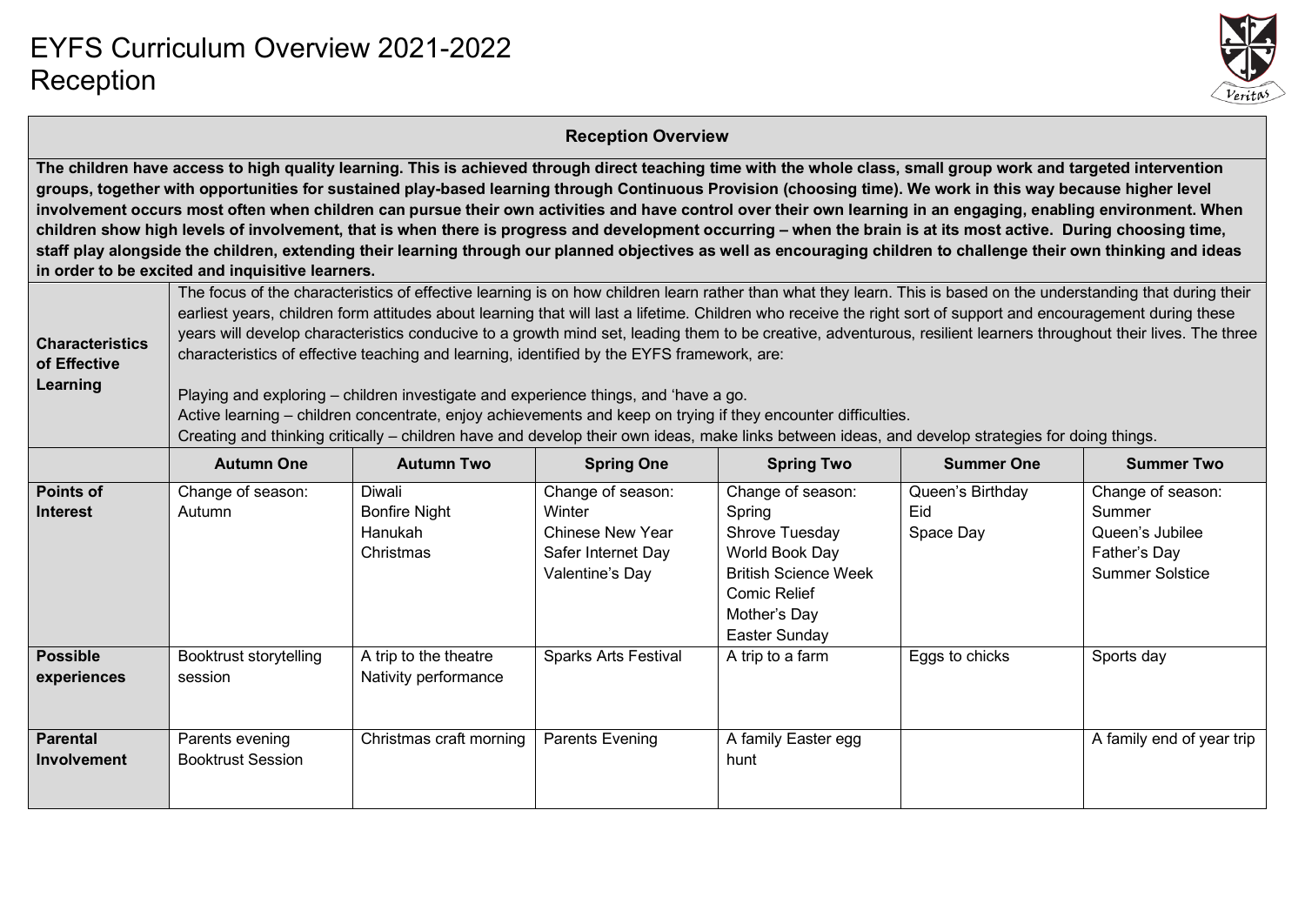

#### **Communication & Language**

**The development of children's spoken language underpins all seven areas of learning and development. Children's back-and-forth interactions from an early age form the foundations for language and cognitive development. The number and quality of the conversations they have with adults and peers throughout the day in a language-rich environment is crucial. By commenting on what children are interested in or doing, and echoing back what they say with new vocabulary added, practitioners will build children's language effectively. Reading frequently to children, and engaging them actively in stories, non-fiction, rhymes and poems, and then providing them with extensive opportunities to use and embed new words in a range of contexts, will give children the opportunity to thrive. Through conversation, story-telling and role play, where children share their ideas with support and modelling from their teacher, and sensitive questioning that invites them to elaborate, children become comfortable using a rich range of vocabulary and language structures.**

|                                                                                                                                                                                                                                                                                                                                                                                                                                   | <b>Autumn One</b>                                                                                                                                                                                                       | <b>Autumn Two</b>                                                                                                                                                                                                  | <b>Spring One</b>                                                                                                                                                                                | <b>Spring Two</b>                                                                                                                                                                                         | <b>Summer One</b>                                                                                                                                     | <b>Summer Two</b>                                                                                                                                                                     |
|-----------------------------------------------------------------------------------------------------------------------------------------------------------------------------------------------------------------------------------------------------------------------------------------------------------------------------------------------------------------------------------------------------------------------------------|-------------------------------------------------------------------------------------------------------------------------------------------------------------------------------------------------------------------------|--------------------------------------------------------------------------------------------------------------------------------------------------------------------------------------------------------------------|--------------------------------------------------------------------------------------------------------------------------------------------------------------------------------------------------|-----------------------------------------------------------------------------------------------------------------------------------------------------------------------------------------------------------|-------------------------------------------------------------------------------------------------------------------------------------------------------|---------------------------------------------------------------------------------------------------------------------------------------------------------------------------------------|
| <b>Listening ELG</b><br>Listen attentively and respond<br>to what they hear with relevant<br>questions, comments and<br>actions when being read to<br>during whole class discussions<br>and small group interactions.<br>Make comments about what<br>they have heard and ask<br>questions to clarify their<br>understanding.<br>Hold conversation when<br>engaged in back-and-forth<br>exchanges with their teacher<br>and peers. | I can listen to and join in<br>with songs, rhymes<br>stories and associated<br>actions<br>I retell the main points of<br>my favourite stories                                                                           | I can retell known stories<br>in my own words, with<br>some support                                                                                                                                                | can recall key facts from<br>nonfiction texts we've<br>been reading, with<br>support                                                                                                             | I can retell known stories<br>in greater detail, without<br>support                                                                                                                                       | can recall key facts from<br>nonfiction texts we've<br>been reading<br>can ask questions to find<br>out more                                          | can ask questions and<br>explain what I<br>understand by the<br>answers.                                                                                                              |
| <b>Speaking ELG</b><br>Participate in small group,<br>class and one-to-one<br>discussions, offering their own<br>ideas, using recently<br>introduced vocabulary.<br>Offer explanations for why<br>things might happen, making<br>use of recently introduced<br>vocabulary from stories, non-<br>fiction, rhymes and poems<br>when appropriate.                                                                                    | I talk in full sentences,<br>sometimes with support.<br>I talk in full sentences, of<br>at least 4-6 words.<br>I can answer where,<br>when, how and why<br>questions, sometimes<br>adding more detail to my<br>answers. | I can offer my own ideas<br>and recall experiences<br>using new words I've<br>learnt.<br>I can make up my own<br>stories with support.<br>I talk in full sentences<br>using past and present<br>tenses accurately. | can make up my own<br>simple stories following a<br>simple beginning, middle,<br>end structure.<br>I am beginning to offer<br>simple explanations and<br>opinions using new words<br>l've learnt | I can explain and express<br>opinions using new words<br>I've learnt.<br>I can tell my own stories<br>including increasing<br>detail.<br>I can talk about what I've<br>done and what others<br>have done. | can use talk about the<br>past, using new words<br>l've learnt<br>speak in longer<br>sentences joined by<br>conjunctions following a<br>spoken model. | can use talk to plan<br>using new words I've<br>learnt.<br>I speak in longer<br>sentences joined by<br>conjunctions.<br>The stories I make up<br>include aspects of story<br>language |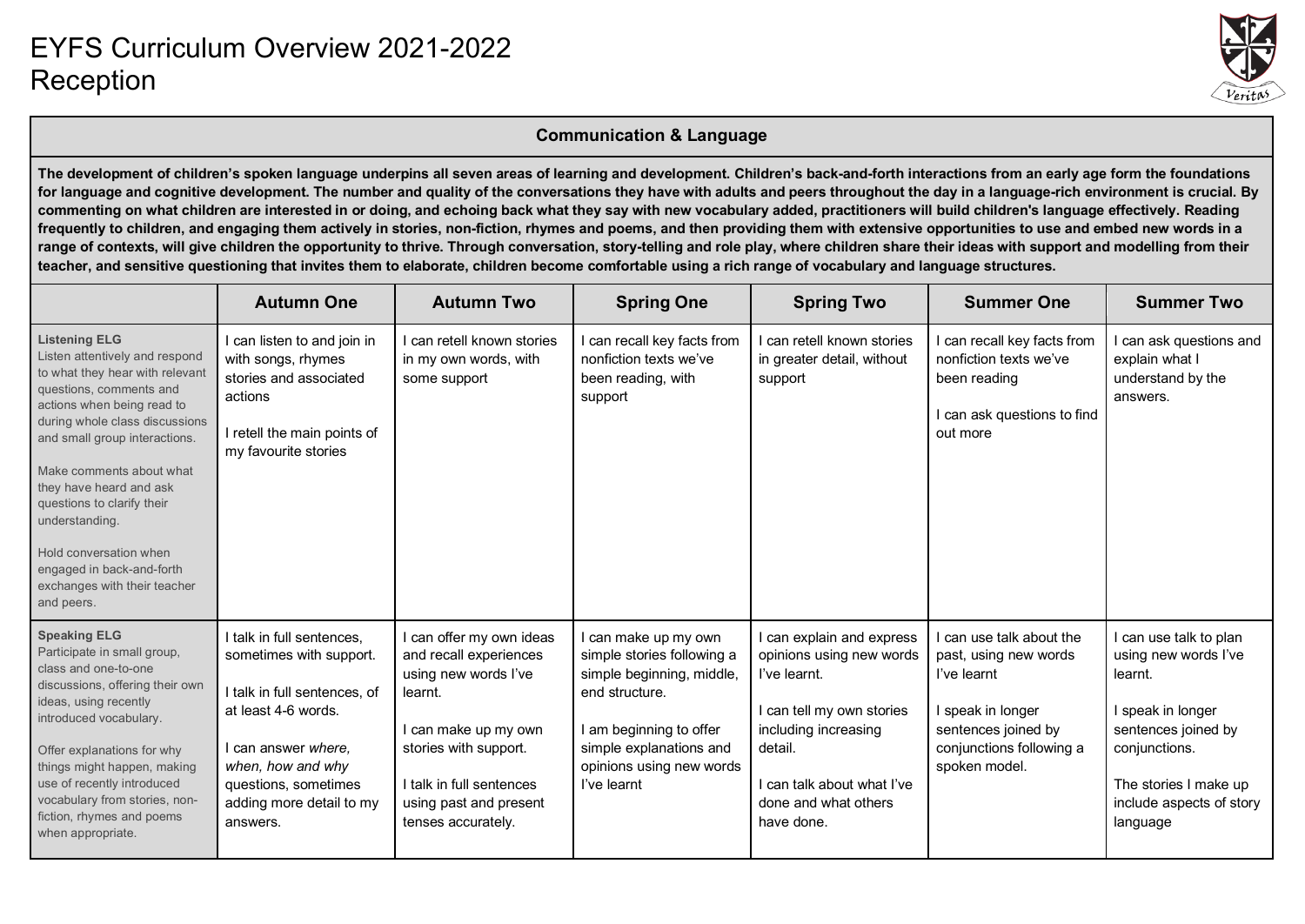

| <b>Express their ideas and</b><br>I can offer my own ideas<br>feelings about their<br>based in several<br>experiences using full<br>situations, sometimes<br>sentences, including use of<br>with support.<br>past, present and future tenses<br>and making use of<br>conjunctions, with modelling<br>and support from their teacher. |  |  |  |  |
|--------------------------------------------------------------------------------------------------------------------------------------------------------------------------------------------------------------------------------------------------------------------------------------------------------------------------------------|--|--|--|--|
|--------------------------------------------------------------------------------------------------------------------------------------------------------------------------------------------------------------------------------------------------------------------------------------------------------------------------------------|--|--|--|--|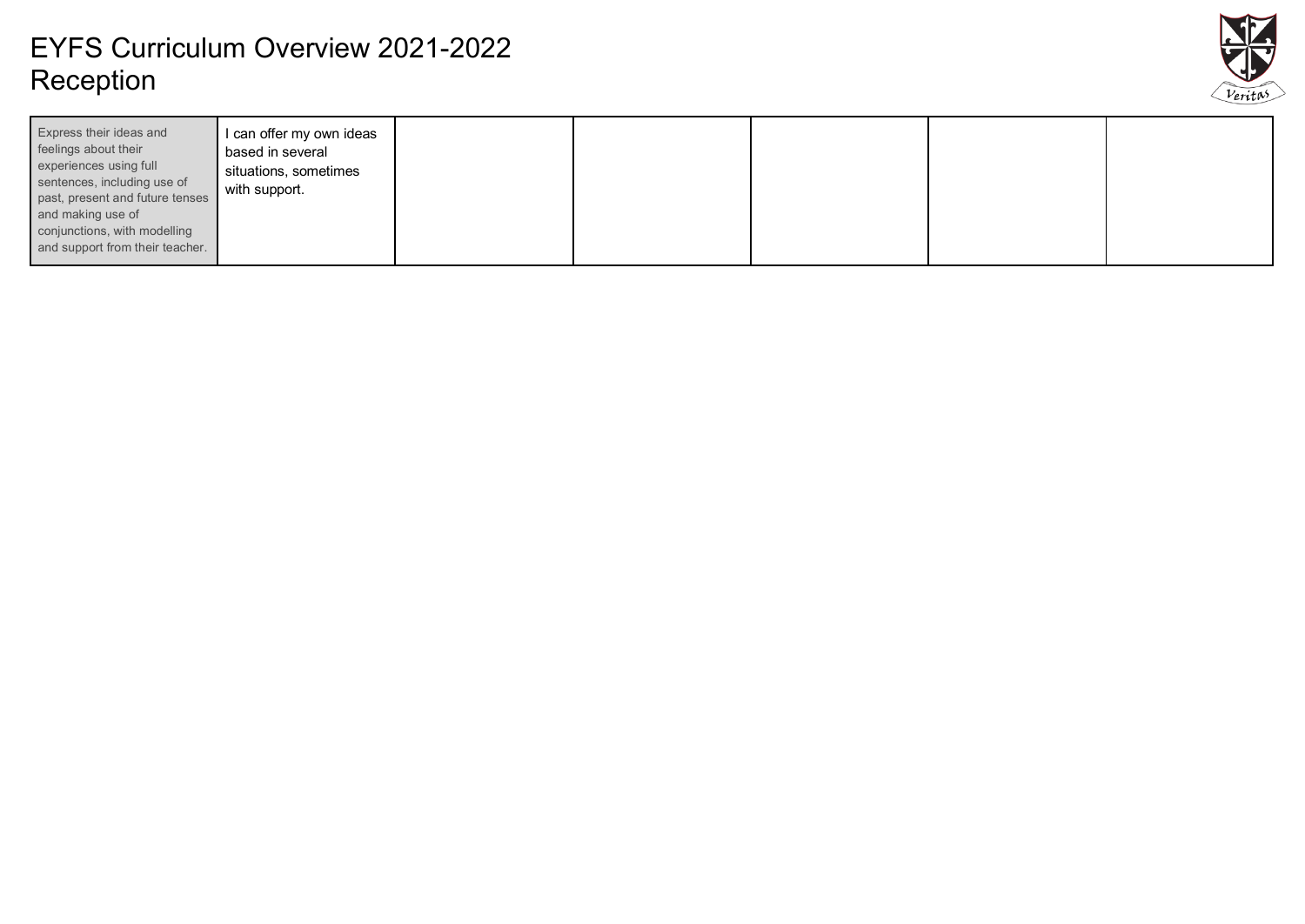

#### **Personal, Social & Emotional Development**

**Children's personal, social and emotional development (PSED) is crucial for children to lead healthy and happy lives, and is fundamental to their cognitive development. Underpinning their personal development are the important attachments that shape their social world. Strong, warm and supportive 9 relationships with adults enable children to learn how to understand their own feelings and those of others. Children should be supported to manage emotions, develop a positive sense of self, set themselves simple goals, have confidence in their own abilities, to persist and wait for what they want and direct attention as necessary. Through adult modelling and guidance, they will learn how to look after their bodies, including healthy eating, and manage personal needs independently. Through supported interaction with other children, they learn how to make good friendships, co-operate and resolve conflicts peaceably. These attributes will provide a secure platform from which children can achieve at school and in later life.**

|                                                                                                                                                                                                                                                                                                                                                                                                                                                                                                                        | <b>Autumn One</b>                                                                                                                                                                                                                                                                                                | <b>Autumn Two</b>                                                                                                                                                                                                                   | <b>Spring One</b>                                                                                                                                                            | <b>Spring Two</b>                                                                                                                                                                                                             | <b>Summer One</b>                                                                                                                                                           | <b>Summer Two</b>                                                                                                                                            |
|------------------------------------------------------------------------------------------------------------------------------------------------------------------------------------------------------------------------------------------------------------------------------------------------------------------------------------------------------------------------------------------------------------------------------------------------------------------------------------------------------------------------|------------------------------------------------------------------------------------------------------------------------------------------------------------------------------------------------------------------------------------------------------------------------------------------------------------------|-------------------------------------------------------------------------------------------------------------------------------------------------------------------------------------------------------------------------------------|------------------------------------------------------------------------------------------------------------------------------------------------------------------------------|-------------------------------------------------------------------------------------------------------------------------------------------------------------------------------------------------------------------------------|-----------------------------------------------------------------------------------------------------------------------------------------------------------------------------|--------------------------------------------------------------------------------------------------------------------------------------------------------------|
| <b>Self-Regulation ELG</b><br>Show an understanding of<br>their own feelings and those of<br>others, and begin to regulate<br>their behaviour accordingly.<br>Set and work towards simple<br>goals, being able to wait for<br>what they want and control<br>their immediate impulses when<br>appropriate.<br>Give focused attention to what<br>the teacher says, responding<br>appropriately even when<br>engaged in activity, and show<br>an ability to follow instructions<br>involving several ideas or<br>actions. | I am starting to recognise<br>different emotions<br>I am beginning to<br>understand how people<br>show emotions<br>I can focus during short<br>whole class activities<br>I can follow one-step<br>instructions<br>I know that I need to<br>listen to my friends and<br>teachers and can show<br>this by looking. | I can show an increasing<br>awareness and<br>understanding of the<br>feelings of others.<br>I follow classroom rules<br>and routines.<br>I can complete two-part<br>instructions given to me<br>by my teacher without<br>reminders. | I know when I get<br>frustrated and can<br>manage my feelings<br>appropriately.<br>I can focus during longer<br>whole class lessons<br>I can follow two step<br>instructions | I can talk about my<br>feelings in detail.<br>I can set myself<br>challenges.<br>I can continue an activity<br>with sustained<br>concentration.<br>I can follow more<br>complex instructions<br>given to me by my<br>teacher. | can complete<br>challenges I have set for<br>myself and set by an<br>adult.<br>can adapt and refine my<br>thinking and actions<br>when I encounter a<br>problem in my play. | I can maintain focus<br>during<br>extended whole class<br>teaching<br>I can follow instructions of<br>three steps or more                                    |
| <b>Managing Self ELG</b><br>Be confident to try new<br>activities and show<br>independence, resilience and<br>perseverance in the face of<br>challenge<br>Explain the reasons for rules,<br>know right from wrong and try<br>to behave accordingly                                                                                                                                                                                                                                                                     | I can make independent<br>choices in the learning<br>environment sometimes<br>with support.<br>I can show a developing<br>understanding of<br>classroom rules and<br>routines.                                                                                                                                   | I can make independent<br>choices in the learning<br>environment.<br>I can continue an activity<br>until completion with<br>support.<br>I am beginning to have<br>confidence to try new                                             | I am beginning to show<br>resilience and<br>perseverance in the face<br>of challenge<br>I can do up a<br>zipper/Buttons/buckles                                              | I can dress/undress<br>independently for<br>activities such as P.E and<br>Forest Time.<br>I can describe how the<br>body feels when still and<br>when exercising.                                                             | can identify and name<br>healthy foods<br>can manage my own<br>basic needs<br>independently                                                                                 | I show resilience and<br>perseverance in the face<br>of challenge<br>I show a 'can do' attitude<br>I understand the<br>importance of healthy<br>food choices |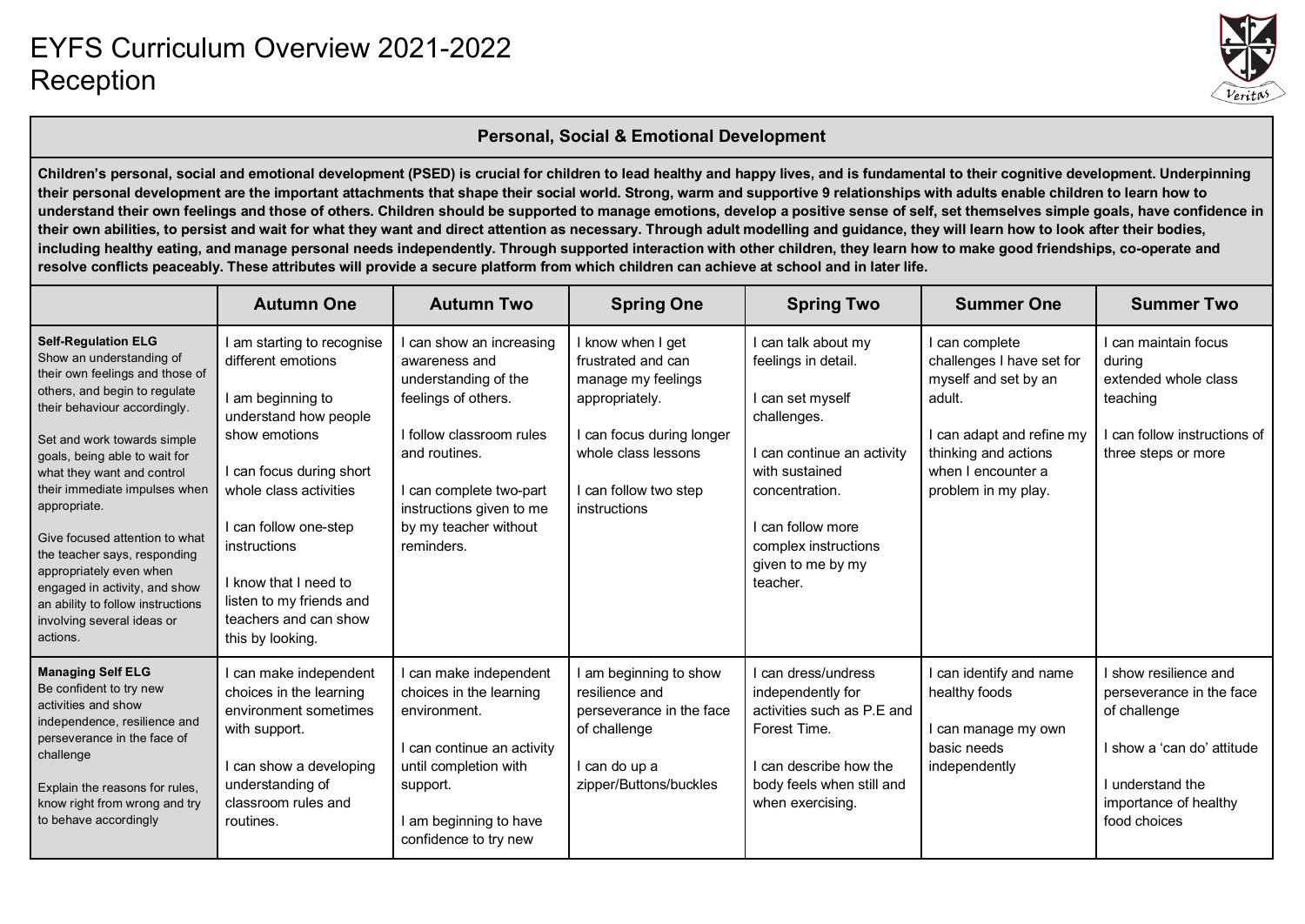

| Manage their own basic<br>hygiene and personal needs,<br>including dressing, going to the<br>toilet and understanding the<br>importance of healthy food<br>choices.                                                              | can wash my hands<br>independently<br>can put on my socks<br>and coat independently                                                                                                              | activities<br>can follow class rules<br>and begin to understand<br>the need to have rules                                                                        |                                                                                                   |                                                                                           |                                                                                                                                              |                                                                                                       |
|----------------------------------------------------------------------------------------------------------------------------------------------------------------------------------------------------------------------------------|--------------------------------------------------------------------------------------------------------------------------------------------------------------------------------------------------|------------------------------------------------------------------------------------------------------------------------------------------------------------------|---------------------------------------------------------------------------------------------------|-------------------------------------------------------------------------------------------|----------------------------------------------------------------------------------------------------------------------------------------------|-------------------------------------------------------------------------------------------------------|
| <b>Building Relationships ELG</b><br>Work and play cooperatively<br>and take turns with others<br>Form positive attachments to<br>adults and friendships with<br>peers<br>Show sensitivity to their own<br>and to others' needs. | can seek the support of<br>adults when needed<br>I am gaining the<br>confidence to speak to<br>peers and adults<br>can ask for help from<br>familiar adults or other<br>children when I need it. | can pay attention and<br>respond appropriately in<br>conversations.<br>l can work with my<br>friends to tidy the learning<br>environment by following<br>a model | l can work as a group<br>with support<br>I can use taught<br>strategies to support turn<br>taking | can listen to the ideas of<br>other children and<br>agree on a solution and<br>compromise | can work as a group<br>with minimal adult<br>support<br>l am beginning to<br>develop relationships<br>with other adults around<br>the school | ∣ am confident to<br>communicate with adults<br>around the school<br>I have developed<br>friendships. |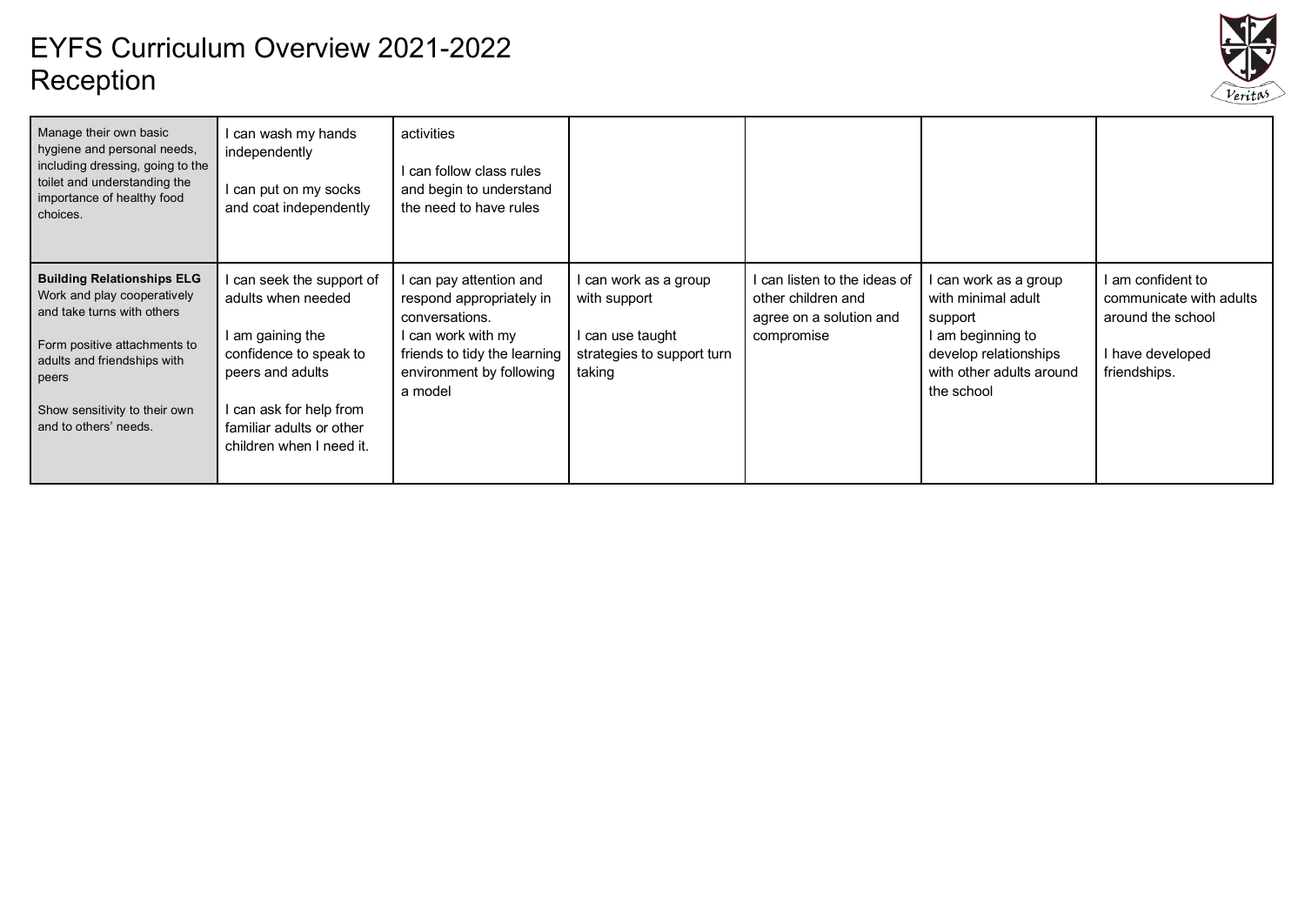

#### **Physical Development**

**Physical activity is vital in children's all-round development, enabling them to pursue happy, healthy and active lives7. Gross and fine motor experiences develop incrementally throughout early childhood, starting with sensory explorations and the development of a child's strength, co-ordination and positional awareness through tummy time, crawling and play movement with both objects and adults. By creating games and providing opportunities for play both indoors and outdoors, adults can support children to develop their core**  strength, stability, balance, spatial awareness, co-ordination and agility. Gross motor skills provide the foundation for developing healthy bodies and social and emotional well-being. Fine motor control and precision helps with hand-eye co-ordination, which is later linked to early literacy. Repeated and varied opportunities to explore and play with small world **activities, puzzles, arts and crafts and the practice of using small tools, with feedback and support from adults, allow children to develop proficiency, control and confidence.**

|                                                                                                                                                                                                                                                                                                       | <b>Autumn One</b>                                                                                                                                                                  | <b>Autumn Two</b>                                                                                                                                                                                               | <b>Spring One</b>                                                                                                                                                                                                                                    | <b>Spring Two</b>                                                                                                                                                                                                                                                                       | <b>Summer One</b>                                                                                                                                                                                                                                           | <b>Summer Two</b>                                                                                                                                                               |
|-------------------------------------------------------------------------------------------------------------------------------------------------------------------------------------------------------------------------------------------------------------------------------------------------------|------------------------------------------------------------------------------------------------------------------------------------------------------------------------------------|-----------------------------------------------------------------------------------------------------------------------------------------------------------------------------------------------------------------|------------------------------------------------------------------------------------------------------------------------------------------------------------------------------------------------------------------------------------------------------|-----------------------------------------------------------------------------------------------------------------------------------------------------------------------------------------------------------------------------------------------------------------------------------------|-------------------------------------------------------------------------------------------------------------------------------------------------------------------------------------------------------------------------------------------------------------|---------------------------------------------------------------------------------------------------------------------------------------------------------------------------------|
| <b>Gross Motor Skills ELG</b><br>Negotiate space and<br>obstacles safely, with<br>consideration for themselves<br>and others<br>Demonstrate strength,<br>balance and coordination<br>when playing<br>Move energetically, such as<br>running, jumping, dancing,<br>hopping, skipping, and<br>climbing. | can move safely in a<br>space<br>can stop safely<br>can develop control<br>when using equipment<br>can follow a path and<br>take turns<br>can work cooperatively<br>with a partner | I can balance<br>I can hold a position for<br>10 seconds.<br>I can run and stop<br>I can change direction<br>I can jump forward with<br>two feet/hop<br>To explore different ways<br>to travel using equipment. | I can create short<br>sequences using<br>shapes, balances and<br>travelling actions<br>I can balance and safely<br>use apparatus<br>I can jump and land<br>safely from a height<br>I can explore traveling<br>around, over and through<br>apparatus. | I can throw and catch<br>with a partner.<br>I can kick a ball and<br>receive it with a partner.<br>I can balance a beanbag<br>on my head<br>I can roll and track a ball<br>I can develop accuracy<br>when throwing to a target<br>I can create a short<br>sequence of body<br>movements | can play group games<br>which involve ball skills.<br>control of large-scale<br>movements and following<br>the rules of the game.<br>can dribble a ball using<br>feet<br>can bounce a ball.<br>can kick a ball to a<br>target<br>can hit a ball with a bat. | I can travel with<br>confidence and skill,<br>negotiating space<br>independently.<br>I can independently use a<br>range of large and small<br>apparatus indoors and<br>outside. |
| Fine Motor Skills ELG -<br>Hold a pencil effectively in<br>preparation for fluent writing<br>- using the tripod grip in<br>almost all cases<br>Use a range of small tools,<br>including scissors, paint                                                                                               | I can use one handed<br>tools safely and find what<br>need in the environment<br>e.g., scissors, knives,<br>forks, pencils,<br>paintbrushes.<br>can cut using scissors,            | I can use a pen, pencil,<br>scissors, or paintbrush to<br>follow along / trace a line<br>/ shape<br>I can draw lines, circles<br>and shapes to draw<br>pictures.                                                | I can use scissors to<br>make fringes curls,<br>cutting out internal<br>shapes / patterns.<br>I can form identifiable<br>letters, independently,<br>sometimes sitting on a                                                                           | I can use a template to<br>draw around and cut out<br>independently.<br>I can use scissors to cut<br>a variety of materials<br>(wool, fabric, tinfoil,<br>tissue, sometimes with                                                                                                        | can use scissors to cut<br>a variety of materials to<br>independently support my<br>model making / artwork.<br>can form some capital<br>letters matched to lower<br>case letters that I know,                                                               | I use the tripod grip when<br>using pens/pencils.<br>can form most taught<br>letters correctly on a line.<br>I can use cutlery<br>independently, with good                      |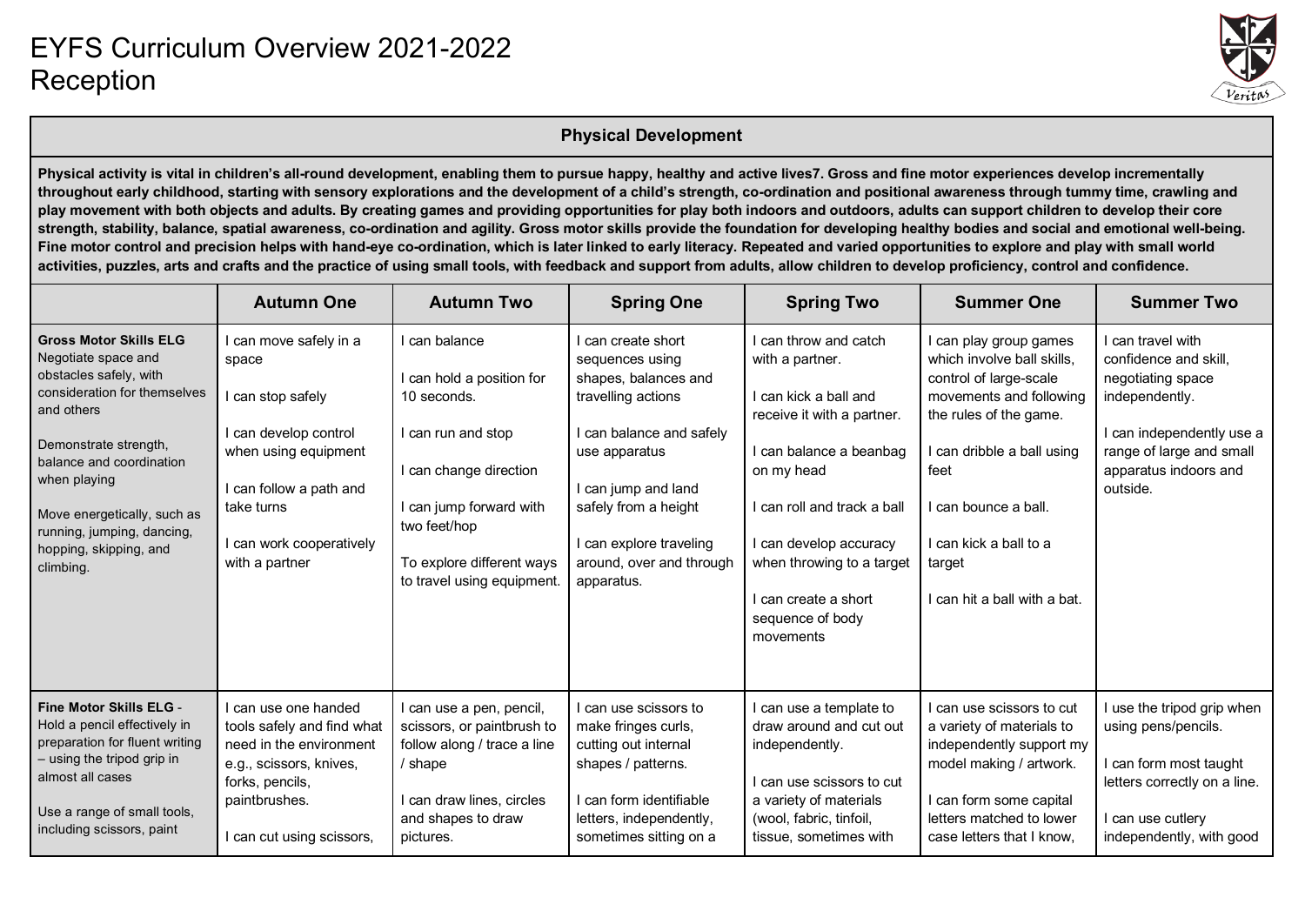

| brushes and cutlery                              | with growing control. |                                                                                       | line.                                                                               | support.                                                        | with some support. | control, to eat a meal. |
|--------------------------------------------------|-----------------------|---------------------------------------------------------------------------------------|-------------------------------------------------------------------------------------|-----------------------------------------------------------------|--------------------|-------------------------|
| Begin to show accuracy and<br>care when drawing. |                       | l can form some<br>identifiable letters.<br>I can hold, and use, a<br>fork and spoon. | I am beginning to hold a<br>knife correctly and use it<br>to cut food with support. | I can form identifiable<br>letters independently, on<br>a line. |                    |                         |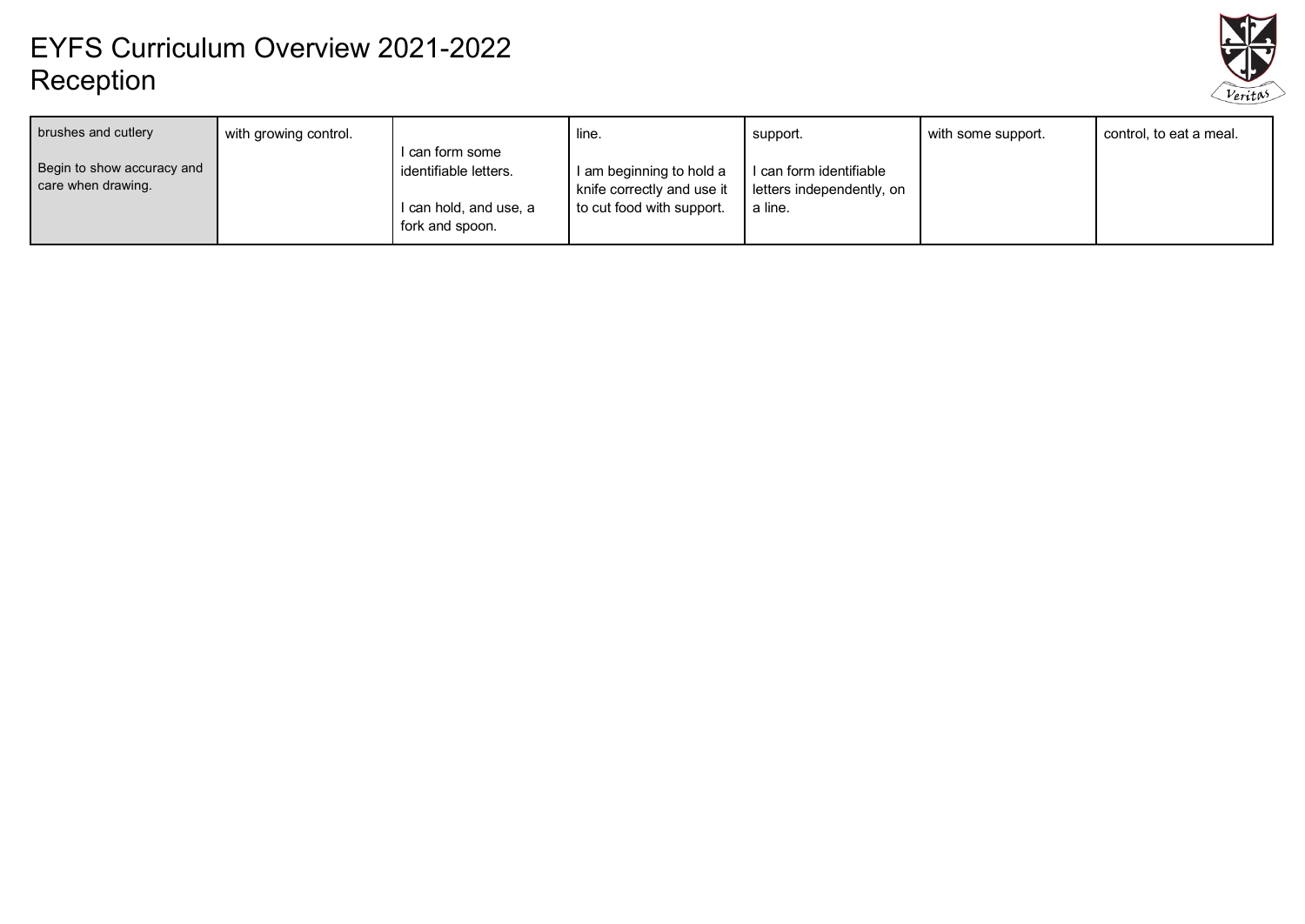

**Literacy**

**It is crucial for children to develop a life-long love of reading. Reading consists of two dimensions: language comprehension and word reading. Language comprehension (necessary**  for both reading and writing) starts from birth. It only develops when adults talk with children about the world around them and the books (stories and non-fiction) they read with them, **and enjoy rhymes, poems and songs together. Skilled word reading, taught later, involves both the speedy working out of the pronunciation of unfamiliar printed words (decoding) and the speedy recognition of familiar printed words. Writing involves transcription (spelling and handwriting) and composition (articulating ideas and structuring them in speech, before writing).**

|                                                                                                                                                                                                                                                                                                                                                                                                                      | <b>Autumn One</b>                                                                                                | <b>Autumn Two</b>                                                                                                                                                                                                                                  | <b>Spring One</b>                                                                                                                                                               | <b>Spring Two</b>                                                                                                                                                                             | <b>Summer One</b>                                                                                                                                                                                                                           | <b>Summer Two</b>                                                                                                                                                                                                          |
|----------------------------------------------------------------------------------------------------------------------------------------------------------------------------------------------------------------------------------------------------------------------------------------------------------------------------------------------------------------------------------------------------------------------|------------------------------------------------------------------------------------------------------------------|----------------------------------------------------------------------------------------------------------------------------------------------------------------------------------------------------------------------------------------------------|---------------------------------------------------------------------------------------------------------------------------------------------------------------------------------|-----------------------------------------------------------------------------------------------------------------------------------------------------------------------------------------------|---------------------------------------------------------------------------------------------------------------------------------------------------------------------------------------------------------------------------------------------|----------------------------------------------------------------------------------------------------------------------------------------------------------------------------------------------------------------------------|
| <b>Comprehension ELG</b><br>Demonstrate understanding of<br>what has been read to them by<br>retelling stories and narratives<br>using their own words and<br>recently introduced vocabulary<br>Anticipate – where appropriate<br>- key events in stories; - Use<br>and understand recently<br>introduced vocabulary during<br>discussions about stories, non-<br>fiction, rhymes and poems and<br>during role-play. | I can independently look<br>at book, holding it the<br>correct way up and<br>turning the pages one at<br>a time. | I engage in story times,<br>joining in with repeated<br>phrases and actions<br>I am beginning to answer<br>questions about the<br>stories read to them<br>I enjoy an increasing<br>range of books including<br>fiction, non-fiction and<br>poetry. | can use pictures to tell a<br>story<br>am beginning to act out<br>stories<br>am beginning to predict<br>what may happen in the<br>story<br>can suggest how a story<br>might end | I can retell a familiar story<br>I can follow a story<br>without pictures or props<br>I can talk about the<br>characters in a familiar<br>story                                               | am beginning to answer<br>questions about what<br>they have read<br>I use vocabulary that is<br>influenced by their<br>experiences of books                                                                                                 | I can answer questions<br>about what they have<br>read<br>I know that information<br>can be retrieved from<br>books<br>I can predict what will<br>happen next                                                              |
| <b>Word Reading ELG</b><br>Say a sound for each letter in<br>the alphabet and at least 10<br>digraphs; -<br>Read words consistent with<br>their phonic knowledge by<br>sound-blending<br>Read aloud simple sentences<br>and books that are consistent<br>with their phonic knowledge,<br>including some common<br>exception words.                                                                                   | I can orally blend and<br>segment.<br>I can read my name, with<br>support.                                       | I can read my name.<br>I can recognise taught<br>phase 2 sounds (s a t p i<br>n m d g o c k<br>I am beginning to read<br>CVC words with support.<br>I can read taught<br>common exception words<br>(the I is it a can mum<br>dad to and)           | can recognise<br>taught phase 2<br>sounds (ckeurhbflff<br>II ss)<br>can read taught<br>common exception words<br>(no go into you)<br>can read books<br>matching my phonics      | I can recognise<br>taught phase 2 and 3<br>sounds (j v w x y z zz qu<br>ch sh)<br>I can read taught<br>common exception words<br>(he she we be me)<br>I can read books<br>matching my phonics | can recognise<br>taught phase 2<br>and 3 sounds (th ng nk<br>ai ee igh oa oo oo ar or<br>ur ow oi ear air er)<br>I can read taught<br>common exception words<br>(all are her was my)<br>I can read books<br>matching my phonics<br>ability. | I can recognise<br>taught phase 2<br>and 3 sounds (ng nk<br>ai ee igh oa oo oo ar or<br>ur ow oi ear air er)<br>I can read taught<br>common exception words<br>$\left( \right)$<br>I can read books<br>matching my phonics |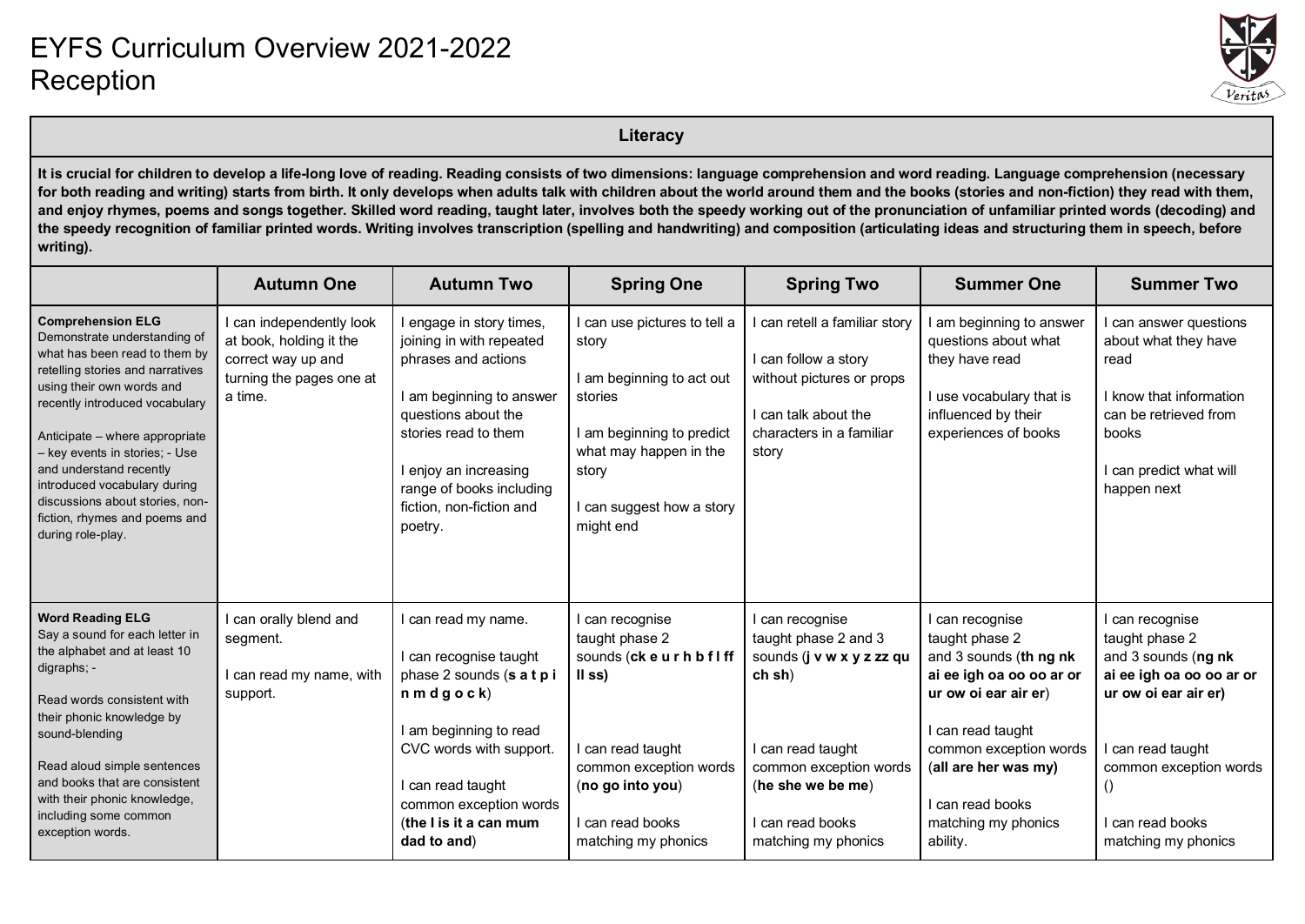

|                                                                                                                                                                                                                                   |                                                                                                                                                        | I am beginning to read<br>books matching my<br>phonics ability with<br>support.                                                                                       | ability with support.                                                                                                                                         | ability.                                                                                                                                                                                               |                                                                                                                                                                                                            | ability.                                                                                                                                                              |
|-----------------------------------------------------------------------------------------------------------------------------------------------------------------------------------------------------------------------------------|--------------------------------------------------------------------------------------------------------------------------------------------------------|-----------------------------------------------------------------------------------------------------------------------------------------------------------------------|---------------------------------------------------------------------------------------------------------------------------------------------------------------|--------------------------------------------------------------------------------------------------------------------------------------------------------------------------------------------------------|------------------------------------------------------------------------------------------------------------------------------------------------------------------------------------------------------------|-----------------------------------------------------------------------------------------------------------------------------------------------------------------------|
| <b>Writing ELG</b><br>Write recognisable letters,<br>most of which are correctly<br>formed<br>Spell words by identifying<br>sounds in them and<br>representing the sounds with a<br>letter or letters<br>Write simple phrases and | I can orally blend and<br>segment, sometimes with<br>support.<br>I assign meaning to the<br>marks that I make.<br>I can copy my name, with<br>support. | I attempt to form letter<br>shapes matched to the<br>taught phase 2 and 3<br>graphemes. (s a t p i n m<br>$dg$ o c k)<br>I can write my name,<br>sometimes supported. | I can form some of the<br>taught phase 2 and 3<br>graphemes correctly.<br>$(ck$ e urh b f l f $ll$ ss)<br>I can write my name.                                | I can form, most of the<br>taught phase 2 and 3<br>graphemes correctly(j v w<br>x y z zz qu ch sh)                                                                                                     | can form, most of the<br>taught phase 2 and 3<br>graphemes correctly (th<br>ng nk ai ee igh oa oo oo<br>ar or ur ow oi ear air er)                                                                         | I can form, most of the<br>taught phase 2 and 3<br>graphemes correctly (ng<br>nk ai ee igh oa oo oo ar<br>or ur ow oi ear air er)                                     |
| sentences that can be read by<br>others.                                                                                                                                                                                          | I can hear the initial<br>sounds in a word,<br>sometimes with support.                                                                                 | I can write a CVC word,<br>with support.                                                                                                                              | I can copy some common<br>exception words correctly<br>using a word mat or with<br>support.<br>I can think of, and write, a<br>short caption with<br>support. | I can spell some common<br>exception words and<br>copy some others using a<br>word mat and with<br>support.<br>I can think of, and write, a<br>short simple sentence.                                  | I can spell some common<br>exception words<br>correctly, sometime using<br>a word mat and with<br>support.<br>I can write a sequence of<br>simple sentences that<br>can be read by others<br>with support. | I can spell some common<br>exception words<br>correctly.<br>I can write a sequence of<br>simple sentences that<br>can be read by others.<br>I leave a finger space in |
|                                                                                                                                                                                                                                   |                                                                                                                                                        |                                                                                                                                                                       | I can leave a finger space<br>in between words that I<br>write, with support.                                                                                 | I can leave a finger space<br>in between words that I<br>write, with support.<br>I am beginning to<br>understand that a<br>sentence starts with a<br>capital letter and ends<br>with a full stop, with | I sometimes leave a<br>finger space in between<br>words that I write.<br>I know that a sentence<br>starts with a capital letter<br>and ends with a full stop<br>with support.                              | between words that I<br>write.<br>I know that a sentence<br>starts with a capital letter<br>and ends with a full stop.                                                |
|                                                                                                                                                                                                                                   |                                                                                                                                                        |                                                                                                                                                                       |                                                                                                                                                               | support.                                                                                                                                                                                               |                                                                                                                                                                                                            |                                                                                                                                                                       |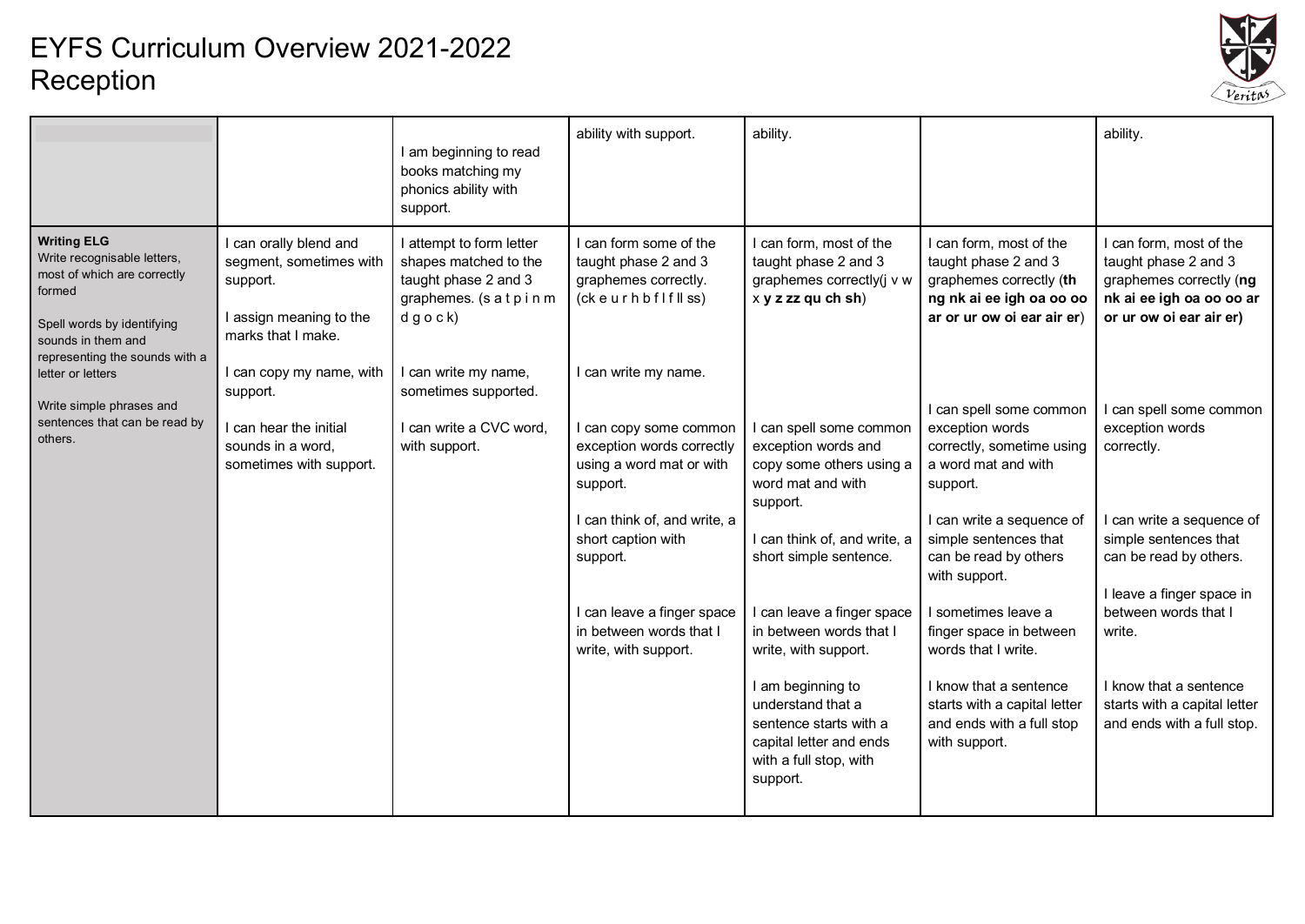

#### **Maths**

Developing a strong grounding in number is essential so that all children develop the necessary building blocks to excel mathematically. Children should be able to count confidently, develop a deep understanding of the numbers to 10, the relationships between them and the patterns within those numbers. By providing frequent and varied opportunities to build and apply this understanding such as using manipulatives, including small pebbles and tens frames for organising counting - children will develop a secure base of knowledge and vocabulary from which mastery of mathematics is built. In addition, it is important that the curriculum includes rich opportunities for children to develop their spatial reasoning skills across all areas of mathematics including shape, space and measures. It is important that children develop positive attitudes and interests in mathematics, look for patterns and relationships, spot connections, 'have a go', talk to adults and peers about what they notice and not be afraid to make mistakes.

|                                                                                                                                                                                                                                                                                                                                                                                                                                                                                                                                                                                                                                                                                | <b>Autumn One</b>                                                                                                                                                                                                                                                                                                                                                                                                                                                                                                                                                                                                 | <b>Autumn Two</b>                                                                                                                                                                                                                                                                                                                                                                                                                                                                                                                                                                                                                                                    | <b>Spring One</b>                                                                                                                                                                                                                                                                                                                                                                                                                                                                                                                                                                                                | <b>Spring Two</b>                                                                                                                                                                                                                                                                                                                                                                                                                                                                                                                                                                                                         | <b>Summer One</b>                                                                                                                                                                                                                                                                                                                                                                                                                                                                                                                                                                         | <b>Summer Two</b>                                                                                                                                                                                                                                                                                                                                                                                                                                                                                                                                                                                                                          |
|--------------------------------------------------------------------------------------------------------------------------------------------------------------------------------------------------------------------------------------------------------------------------------------------------------------------------------------------------------------------------------------------------------------------------------------------------------------------------------------------------------------------------------------------------------------------------------------------------------------------------------------------------------------------------------|-------------------------------------------------------------------------------------------------------------------------------------------------------------------------------------------------------------------------------------------------------------------------------------------------------------------------------------------------------------------------------------------------------------------------------------------------------------------------------------------------------------------------------------------------------------------------------------------------------------------|----------------------------------------------------------------------------------------------------------------------------------------------------------------------------------------------------------------------------------------------------------------------------------------------------------------------------------------------------------------------------------------------------------------------------------------------------------------------------------------------------------------------------------------------------------------------------------------------------------------------------------------------------------------------|------------------------------------------------------------------------------------------------------------------------------------------------------------------------------------------------------------------------------------------------------------------------------------------------------------------------------------------------------------------------------------------------------------------------------------------------------------------------------------------------------------------------------------------------------------------------------------------------------------------|---------------------------------------------------------------------------------------------------------------------------------------------------------------------------------------------------------------------------------------------------------------------------------------------------------------------------------------------------------------------------------------------------------------------------------------------------------------------------------------------------------------------------------------------------------------------------------------------------------------------------|-------------------------------------------------------------------------------------------------------------------------------------------------------------------------------------------------------------------------------------------------------------------------------------------------------------------------------------------------------------------------------------------------------------------------------------------------------------------------------------------------------------------------------------------------------------------------------------------|--------------------------------------------------------------------------------------------------------------------------------------------------------------------------------------------------------------------------------------------------------------------------------------------------------------------------------------------------------------------------------------------------------------------------------------------------------------------------------------------------------------------------------------------------------------------------------------------------------------------------------------------|
| <b>Number ELG</b><br>Have a deep understanding<br>of number to 10, including<br>the composition of each<br>number; - Subitise<br>(recognise quantities<br>without counting) up to 5<br>Automatically recall<br>(without reference to<br>rhymes, counting or other<br>aids) number bonds up to 5<br>(including subtraction facts)<br>and some number bonds to<br>10, including double facts.<br><b>Numerical Patterns ELG</b><br>Verbally count beyond 20,<br>recognising the pattern of<br>the counting system<br>Compare quantities up to<br>10 in different contexts.<br>recognising when one<br>quantity is greater than,<br>less than or the same as<br>the other quantity | <b>Comparison</b><br>I can find all objects with<br>a given attribute and I am<br>beginning to identify the<br>attribute used to sort a<br>set<br>Counting<br>I join in with number songs<br>and stories.<br>I can count objects, actions<br>from 1-5 with support.<br>I can recite numbers<br>forwards and backwards to<br>5.<br>Cardinality<br>I can subitise numbers,<br>presented in a familiar<br>pattern, up to 3 with support.<br>I can link the quantity to the<br>cardinal number it<br>represents (up to 5) with<br>support.<br>I can represent numbers (up<br>to 5) using my fingers, with<br>support. | <b>Comparison</b><br>I can say which group has<br>more and which group has<br>fewer, with support.<br>I can use the language of<br>equal to when two groups<br>are the same, with support.<br>Counting<br>I can count and represent<br>objects up to 5, with support.<br>I can say what will be one<br>more/one less than a given<br>number (up to 5) using<br>concrete objects with<br>support.<br>Cardinality<br>I can subitise numbers.<br>presented in familiar<br>patterns, up to 5 with support<br>Matches the numeral with a<br>group of items to show how<br>many there are (up to 5)<br><b>Composition</b><br>I am beginning to<br>understand that a number | <b>Comparison</b><br>I can compare two quantities<br>(up to 8) and say which has<br>more/fewer items and which<br>groups are the same.<br>Counting<br>I can recite numbers<br>forwards and backwards<br>to 8 sometimes using a<br>number line with support.<br>Cardinality<br>I can subitise numbers,<br>presented in familiar<br>patterns, up to 5<br>Matches the numeral with a<br>group of items to show how<br>many there are (up to 8) with<br>support<br>I can represent numbers (up<br>to 8) using my fingers.<br><b>Composition</b><br>I know that a number can be<br>made up of two smaller<br>numbers. | Comparison<br>I can estimate a number of<br>things, showing<br>understanding of relative<br>size (with support)<br>Counting<br>I can count and represent<br>objects up to 10, with<br>support.<br>I can recite numbers from 0<br>to 10 (and beyond)<br>and back from 10 to 0<br>Increasingly confident at<br>putting numerals in order<br>0 to 10 (ordinality)<br>Cardinality<br>Matches the numeral with a<br>group of items to show how<br>many there are (up to 10)<br>with support<br>I can represent numbers (up<br>to 10) using my fingers.<br><b>Composition</b><br>I can combine two groups to<br>find the whole. | Comparison<br>I can estimate a number of<br>things, showing<br>understanding of relative<br>size<br>Counting<br>I can recite numbers<br>forwards and backwards to<br>20 with support.<br>I can count on, and back,<br>from a given number up to<br>10 using a number line.<br>I can count and represent<br>objects up to 10.<br>Cardinality<br>Matches the numeral with a<br>group of items to show how<br>many there are (up to 10)<br>Composition<br>I can recall number bonds to<br>10.<br>In practical activities, adds<br>one and subtracts one (with<br>numbers to 10) with support | Comparison<br>I can sort quantities into<br>groups which are the same,<br>different and equal and use<br>language of more/fewer.<br>I can share a given quantity<br>into two equal groups.<br>I can halve a whole number<br>by sorting it into two equal<br>groups.<br>I know that when a group<br>can't be shared equally, it is<br>odd and when a group can<br>be shared equally, it is even.<br>Counting<br>I can recite numbers<br>forwards and backwards to<br>20.<br>Cardinality<br>Beginning to match the<br>numeral to group of items to<br>show how many there are<br>(beyond 10)<br><b>Composition</b><br>Begins to conceptually |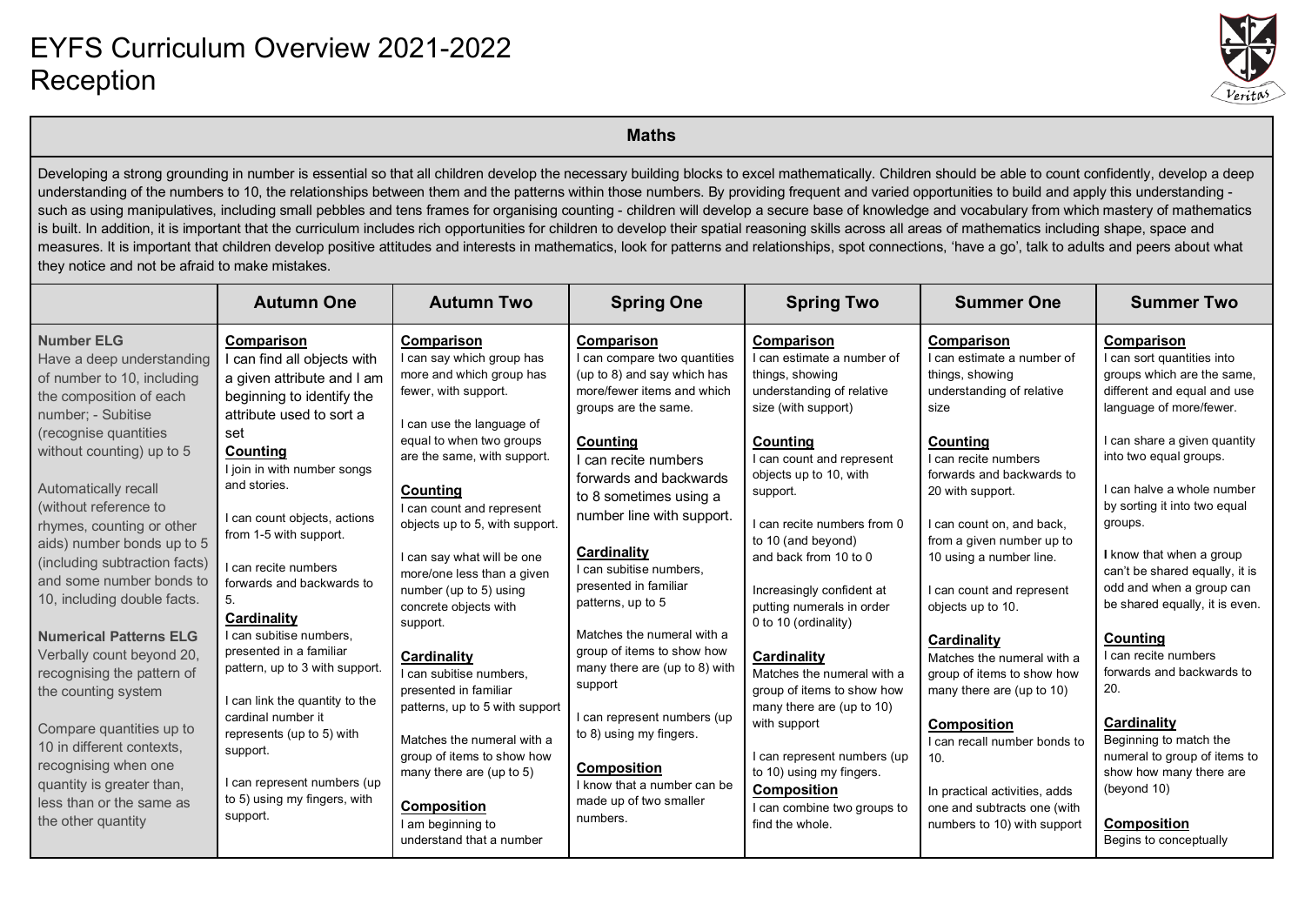

| Explore and represent<br>patterns within numbers up<br>to 10, including evens and<br>odds, double facts and how<br>quantities can be<br>distributed equally.                                                                                                                                                            | I can take turns to play<br>maths games which involve<br>counting and recognising<br>numerals (up to 5.)<br>Composition<br>I am beginning to recognise<br>that each counting number is<br>one more than the one<br>before<br>I am beginning to separate a<br>group of three or four objects<br>in different ways, beginning<br>to recognise that the total is<br>still the same                                                                                            | can be made up of two<br>smaller numbers                                                                                                                                                                                                                                                                                                                                                                                                                              | I can arrange compositions<br>of number bonds to 5 in<br>different ways using a five<br>frame, with support.<br>I can begin to show a<br>knowledge of number bonds<br>to 5.                                                                                                                                                                                                                                                                       | I can partition numbers to 10<br>in a part whole model with<br>support.<br>I am beginning to learn some<br>number bonds to ten with<br>support.<br>I can arrange compositions<br>of number bonds to 10 in<br>different ways using a tens<br>frame, with support.<br>I can use ten frames to make<br>numbers beyond 10 with<br>support.   |                                                                                                                                                                                                                                              | subitise larger numbers by<br>subitising smaller groups<br>within the number, e.g. sees<br>six raisins on a plate as three<br>and three<br>In practical activities, adds<br>one and subtracts one (with<br>numbers to 10)                                                                                                                                                                                                                                                      |
|-------------------------------------------------------------------------------------------------------------------------------------------------------------------------------------------------------------------------------------------------------------------------------------------------------------------------|----------------------------------------------------------------------------------------------------------------------------------------------------------------------------------------------------------------------------------------------------------------------------------------------------------------------------------------------------------------------------------------------------------------------------------------------------------------------------|-----------------------------------------------------------------------------------------------------------------------------------------------------------------------------------------------------------------------------------------------------------------------------------------------------------------------------------------------------------------------------------------------------------------------------------------------------------------------|---------------------------------------------------------------------------------------------------------------------------------------------------------------------------------------------------------------------------------------------------------------------------------------------------------------------------------------------------------------------------------------------------------------------------------------------------|------------------------------------------------------------------------------------------------------------------------------------------------------------------------------------------------------------------------------------------------------------------------------------------------------------------------------------------|----------------------------------------------------------------------------------------------------------------------------------------------------------------------------------------------------------------------------------------------|--------------------------------------------------------------------------------------------------------------------------------------------------------------------------------------------------------------------------------------------------------------------------------------------------------------------------------------------------------------------------------------------------------------------------------------------------------------------------------|
| Maths - Measure, shape                                                                                                                                                                                                                                                                                                  | <b>Spatial Awareness</b>                                                                                                                                                                                                                                                                                                                                                                                                                                                   | <b>Spatial Awareness</b>                                                                                                                                                                                                                                                                                                                                                                                                                                              | <b>Spatial Awareness</b>                                                                                                                                                                                                                                                                                                                                                                                                                          | <b>Spatial Awareness</b>                                                                                                                                                                                                                                                                                                                 | <b>Spatial Awareness</b>                                                                                                                                                                                                                     | <b>Spatial Awareness</b>                                                                                                                                                                                                                                                                                                                                                                                                                                                       |
| & spatial thinking<br>There are no early<br>learning goals that<br>directly link to shape,<br>spatial thinking or<br>measurement objectives.<br>However, children will<br>have experienced rich<br>opportunities to develop<br>these skills in order to<br>enable them to access<br>the national curriculum<br>content. | I can complete a 9-12-piece<br>puzzle by manipulating the<br>shapes and using a picture<br>for reference<br><b>Shape</b><br>I can sort objects based on<br>different attributes e.g.,<br>colour, size, shape with<br>support.<br><b>Pattern</b><br>I can extend and copy a<br>repeating ABAB pattern.<br><b>Measure</b><br>I can match objects.<br>I can make comparisons<br>using language such as<br>bigger/ smaller,<br>heavier/lighter and<br>empty/full with support. | I understand positional<br>language In front, on top,<br>next to, behind with support.<br><b>Shape</b><br>I can name and recognise<br>circles, triangles, squares<br>and rectangles.<br>I can describe a shape using<br>terms such as 'sides.<br>corners with support.<br><b>Pattern</b><br><b>Measure</b><br>I am beginning to measure<br>time in simple ways with<br>support.<br>I use language of time, such<br>as first, then, next, last, to<br>sequence events. | <b>Shape</b><br>I can recognise and name<br>some basic 2-D and 3-D<br>shapes.<br>I can describe a shape using<br>terms such as 'sides,<br>corners, flat, solid, faces.<br><b>Pattern</b><br>Measure<br>I can recite the days of the<br>week in order, with support.<br>I can make comparisons<br>using language such as<br>bigger/biggest,<br>smaller/smallest,<br>longer/longest,<br>shorter/shortest,<br>heavier/heaviest,<br>lighter/lightest. | Investigates turning and<br>flipping objects in order to<br>make shapes fit and create<br>models; predicting and<br>visualising how they will look<br>(spatial reasoning)<br><b>Shape</b><br><b>Pattern</b><br>I can create my own AB<br>patterns.<br>I can repeat more complex<br>patterns e.g., AABB, ABB,<br>AABBB.<br><b>Measure</b> | Enjoys composing and<br>decomposing shapes,<br>learning which shapes<br>combine to make other<br>shapes<br><b>Shape</b><br>I am beginning to<br>understand the relationship<br>between 2d and 3d shapes.<br><b>Pattern</b><br><b>Measure</b> | Uses spatial language,<br>including following and<br>giving directions, using<br>relative terms and<br>describing what they see<br>from different viewpoints<br><b>Shape</b><br><b>Pattern</b><br><b>Measure</b><br>I can describe length using<br>shorter than, it is longer<br>than, it is equal to.<br>I can describe weight, using<br>heavier than, it is lighter<br>than, it is equal to.<br>I can describe distance<br>Far, further, furthest<br>I can describe capacity |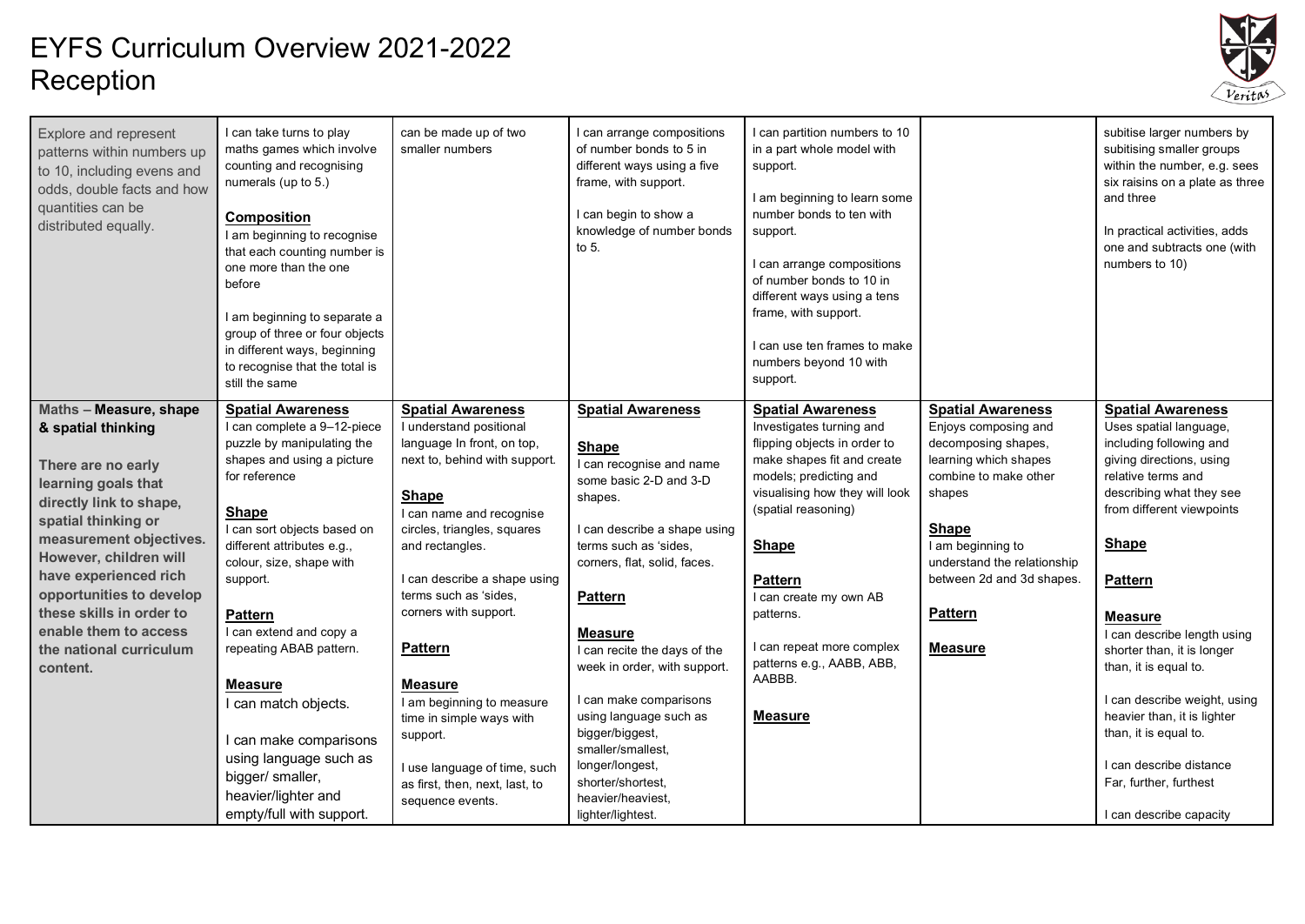

#### **Understanding of the World**

**Understanding the world involves guiding children to make sense of their physical world and their community. The frequency and range of children's personal experiences increases their knowledge and sense of the world around them – from visiting parks, libraries and museums to meeting important members of society such as police officers, nurses and firefighters. In addition, listening to a broad selection of stories, non-fiction, rhymes and poems will foster their understanding of our culturally, socially, technologically and**  ecologically diverse world. As well as building important knowledge, this extends their familiarity with words that support understanding across domains. Enriching and widening **children's vocabulary will support later reading comprehension.**

|                                                                                                                                                                                                                                                                                                                                                                                                                                                                 | <b>Autumn One</b>                                                                                                                 | <b>Autumn Two</b>                                                                                                                                                                                                                                                  | <b>Spring One</b>                                                                                                                                                                            | <b>Spring Two</b>                                                                                                                                                                                                         | <b>Summer One</b>                                                                                                                                                    | <b>Summer Two</b>                                                                                                                                                                                                              |
|-----------------------------------------------------------------------------------------------------------------------------------------------------------------------------------------------------------------------------------------------------------------------------------------------------------------------------------------------------------------------------------------------------------------------------------------------------------------|-----------------------------------------------------------------------------------------------------------------------------------|--------------------------------------------------------------------------------------------------------------------------------------------------------------------------------------------------------------------------------------------------------------------|----------------------------------------------------------------------------------------------------------------------------------------------------------------------------------------------|---------------------------------------------------------------------------------------------------------------------------------------------------------------------------------------------------------------------------|----------------------------------------------------------------------------------------------------------------------------------------------------------------------|--------------------------------------------------------------------------------------------------------------------------------------------------------------------------------------------------------------------------------|
| <b>Past and Present ELG</b><br>Talk about the lives of the<br>people around them and their<br>roles in society<br>Know some similarities and<br>differences between things in<br>the past and now, drawing on<br>their experiences and what<br>has been read in class<br>Understand the past through<br>settings, characters and<br>events encountered in books<br>read in class and storytelling                                                               | I know, and can talk<br>about, my own life-story<br>I know how I have<br>changed.<br>I can talk about people I<br>know in my life | I can explore the<br>differences between<br>Christmas in the past and<br>now.                                                                                                                                                                                      | I can talk about the<br>different jobs that<br>adults do and how they<br>can help us<br>(paramedics/nurs<br>es/ doctors/fire<br>fights/postman/teachers/<br>shop assist/delivery<br>drivers) | can talk about the past<br>in contrast to the present<br>using pictures,<br>characters and stories.                                                                                                                       | am beginning to<br>understand that things<br>happened a really long<br>time ago - Moon<br>landing/Space Day                                                          | am beginning to<br>understand that things<br>happened a really long<br>time ago - Queen's<br>Jubilee                                                                                                                           |
| <b>People Culture and</b><br><b>Communities ELG</b><br>Describe their immediate<br>environment using knowledge<br>from observation, discussion,<br>stories, non-fiction texts and<br>maps.<br>Know some similarities and<br>differences between different<br>religious and cultural<br>communities in this country,<br>drawing on their experiences<br>and what has been read in<br>class.<br>Explain some similarities and<br>differences between life in this | can compare my school<br>environment with my<br>home environment.                                                                 | can talk about key<br>features in my local<br>environment<br>can talk about the Hindu<br>celebration of Diwali<br>can talk about the<br>Jewish celebration of<br>Hanukah.<br>can talk about the<br>Christmas Story and how<br>it is celebrated across the<br>world | I can talk about how my<br>local environment is the<br>same / different from the<br>environment in stories.<br>I can talk about Chinese<br>New Year.<br>I can talk about<br>Valentine's Day. | I can talk about how my<br>local environment is the<br>same / different from the<br>environment in stories.<br>I can listen to and talk<br>about the Easter Story<br>and how Easter is<br>celebrated around the<br>world. | can make simple maps<br>of my local environment,<br>with support<br>I know features of the<br>Earth<br>I can talk about the<br>Islamic celebration of<br>Eid-al-Fitr | I can talk about how my<br>local environment is the<br>same / different from the<br>environment in stories.<br>I can make simple maps<br>of my local environment,<br>with support<br>I can talk about features<br>of the Earth |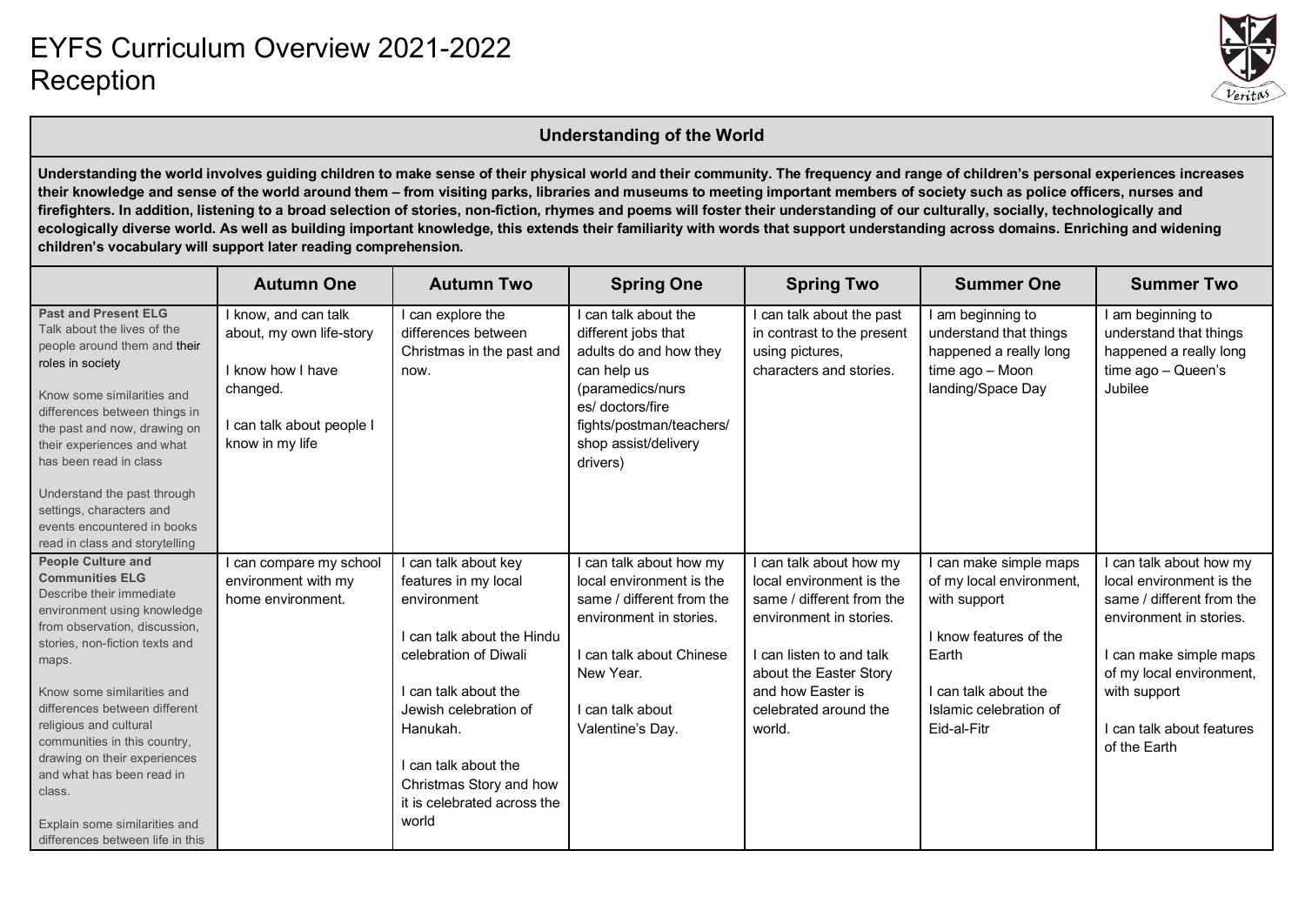

| country and life in other       |                         |                         |                           |                         |                           |                           |
|---------------------------------|-------------------------|-------------------------|---------------------------|-------------------------|---------------------------|---------------------------|
| countries, drawing on           |                         |                         |                           |                         |                           |                           |
|                                 |                         |                         |                           |                         |                           |                           |
| knowledge from stories, non-    |                         |                         |                           |                         |                           |                           |
| fiction texts and - when        |                         |                         |                           |                         |                           |                           |
| appropriate - maps.             |                         |                         |                           |                         |                           |                           |
| The Natural World ELG           | can discuss daily       | can talk about changes  | I can describe changes in | explore animals and     | can plant different       | can talk about floating   |
| Explore the natural world       | weather                 | in state that happen    | water as it freezes and   | their habitats.         | seeds to grow flowers,    | and sinking.              |
| around them, making             |                         | when we're cooking      | melts.                    |                         | fruit and vegetables,     |                           |
| observations and drawing        | can talk about seasonal | different recipes.      |                           | can talk about changes  | observe the growth of the | can harvest grown fruit   |
| pictures of animals and plants. |                         |                         |                           |                         |                           |                           |
|                                 | changes - Autumn        |                         | I explore animals and     | in state that happen    | seeds and talk about the  | and vegetables.           |
| Know some similarities and      |                         | can talk about how you  | their habitats.           | when we're cooking      | changes I notice.         |                           |
| differences between the         |                         | can shine light through |                           | different recipes.      |                           | can talk about changes    |
| natural world around them and   |                         | some materials, but not | I can talk about seasonal |                         | I know how to care for    | in state that happen when |
| contrasting environments,       |                         | others.                 | changes - Winter          | can talk about seasonal | growing plants.           | we're cooking different   |
| drawing on their experiences    |                         |                         |                           | changes - Spring        |                           | recipes.                  |
| and what has been read in       |                         | can talk about shadows. |                           |                         | can explore space and     |                           |
| class.                          |                         |                         |                           |                         | learn about the sun,      | can talk about seasonal   |
|                                 |                         |                         |                           |                         | earth and moon.           | changes - Summer          |
| Understand some important       |                         |                         |                           |                         |                           |                           |
| processes and changes in the    |                         |                         |                           |                         |                           |                           |
| natural world around them.      |                         |                         |                           |                         |                           |                           |
| including the seasons and       |                         |                         |                           |                         |                           |                           |
| changing states of matter.      |                         |                         |                           |                         |                           |                           |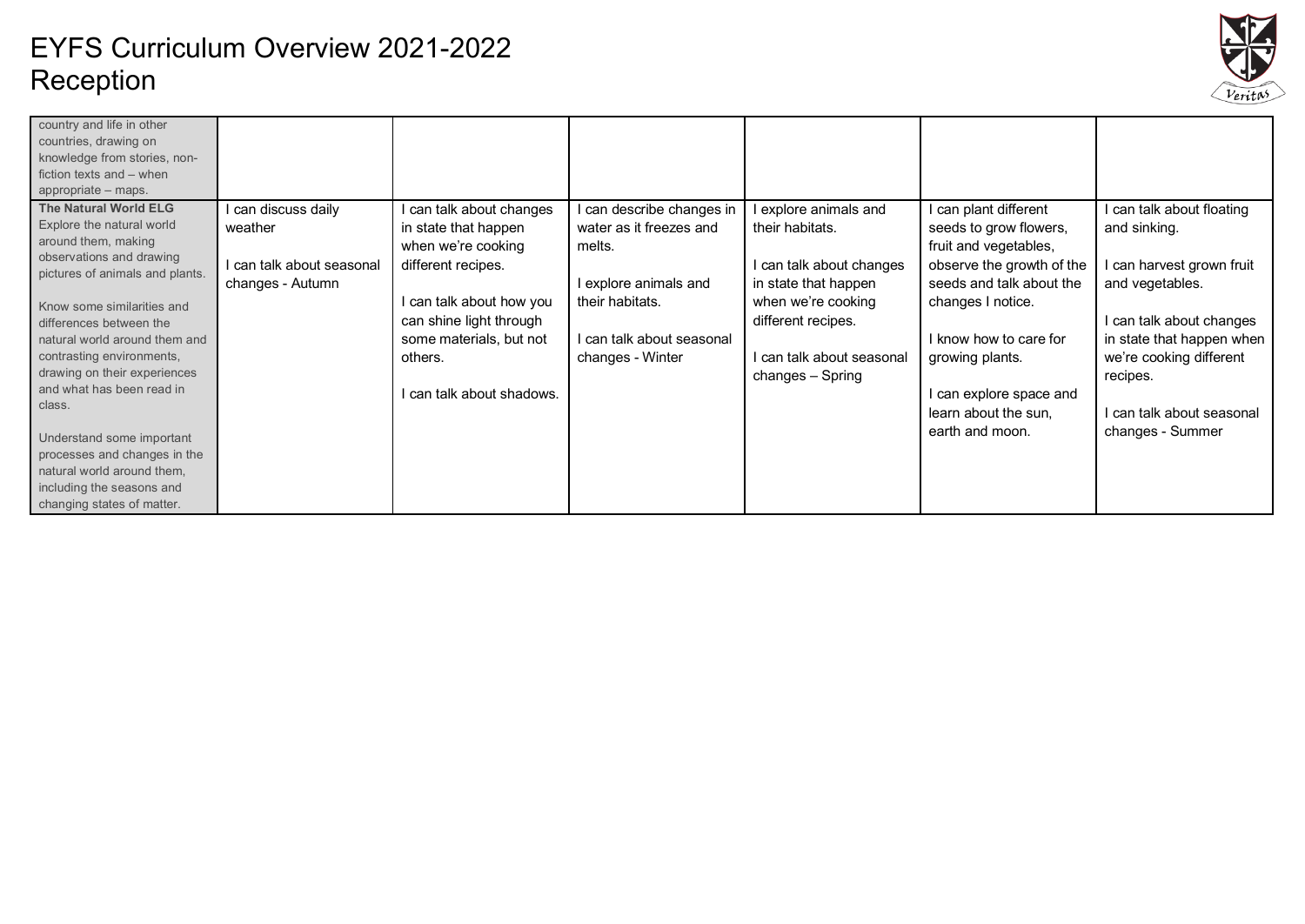

#### **Expressive Arts & Design**

The development of children's artistic and cultural awareness supports their imagination and creativity. It is important that children have regular opportunities to engage with the arts, enabling them to explore and play with a wide range of media and materials. The quality and variety of what children see, hear and participate in is crucial for developing their **understanding, self-expression, vocabulary and ability to communicate through the arts. The frequency, repetition and depth of their experiences are fundamental to their progress in interpreting and appreciating what they hear, respond to and observe.**

|                                                                                                                                                                                                                                                                                                                                    | <b>Autumn One</b>                                                                                                                                                                                                                                                                                                                                                                           | <b>Autumn Two</b>                                                                                                                                                                                       | <b>Spring One</b>                                                                                                                                                                                                                                                                                                                          | <b>Spring Two</b>                                                                                                                                                                                  | <b>Summer One</b>                                                                          | <b>Summer Two</b>                                                                                                                                                                                                    |
|------------------------------------------------------------------------------------------------------------------------------------------------------------------------------------------------------------------------------------------------------------------------------------------------------------------------------------|---------------------------------------------------------------------------------------------------------------------------------------------------------------------------------------------------------------------------------------------------------------------------------------------------------------------------------------------------------------------------------------------|---------------------------------------------------------------------------------------------------------------------------------------------------------------------------------------------------------|--------------------------------------------------------------------------------------------------------------------------------------------------------------------------------------------------------------------------------------------------------------------------------------------------------------------------------------------|----------------------------------------------------------------------------------------------------------------------------------------------------------------------------------------------------|--------------------------------------------------------------------------------------------|----------------------------------------------------------------------------------------------------------------------------------------------------------------------------------------------------------------------|
| <b>Being Imaginative and</b><br><b>Expressive ELG</b><br>Invent, adapt and recount<br>narratives and stories with<br>peers and their teacher<br>Sing a range of well-known<br>nursery rhymes and songs<br>Perform songs, rhymes,<br>poems and stories with<br>others, and - when<br>appropriate try to move in<br>time with music. | can act out my own<br>narratives with others,<br>based on my everyday<br>experiences<br>I learn to sing simple<br>songs from memory, with<br>the support of an adult<br>I can use some<br>instruments to make<br>different sorts of sounds<br>e.g. fast /slow/loud/quiet.<br>I am beginning to talk<br>about whether music<br>makes me feel<br>happy/sad/angry with<br>support by an adult. | l can retell known<br>stories using props<br>and puppets<br>I can sing new songs<br>once they've been<br>taught to me<br>I can change how I<br>play instruments by<br>following simple<br>instructions. | l am beginning to make up<br>my own stories using props<br>and puppets<br>I have a repertoire of songs<br>which I can sing from<br>memory<br>I use instruments to<br>Keep a beat and play<br>increasingly complex<br>patterns<br>am beginning to talk about<br>whether music makes me<br>feel happy/sad/angry with<br>support by an adult. | I make up my own stories<br>with props and puppets,<br>using language which<br>has been influenced by<br>reading<br>I can perform by singing<br>and dancing<br>I can move rhythmically<br>to music | can talk about how<br>different types of music<br>make me feel                             | can use watercolours to<br>create a still life picture.<br>can design and make<br>my own sculpture.<br>can talk about the<br>creative choices of<br>others.<br>can name a few<br>different musical / dance<br>styles |
| <b>Creating with Materials</b><br><b>ELG</b><br>Safely use and explore a<br>variety of materials, tools<br>and techniques,<br>experimenting with colour,<br>design, texture, form and<br>function                                                                                                                                  | I can use a pen, pencil,<br>chalk, pastel to draw a<br>self-portrait.<br>I can create a collage<br>using scissors, glue and<br>colours effectively.<br>I know who (name of<br>artist) is and can talk                                                                                                                                                                                       | I can create patterns<br>using shapes and<br>colours.<br>I can mix colours and<br>create different<br>shades.<br>I know what a                                                                          | can create prints using a<br>variety of techniques.<br>can use my observation to<br>draw in more detail.<br>can talk about my creation<br>and say what I like about it.                                                                                                                                                                    | I can mix materials to<br>create different textures.<br>I can mix techniques to<br>create different textures.<br>I can explain my creative<br>choices.                                             | I can use patterns to<br>inspire my own work.<br>I can say how I could<br>improve my work. |                                                                                                                                                                                                                      |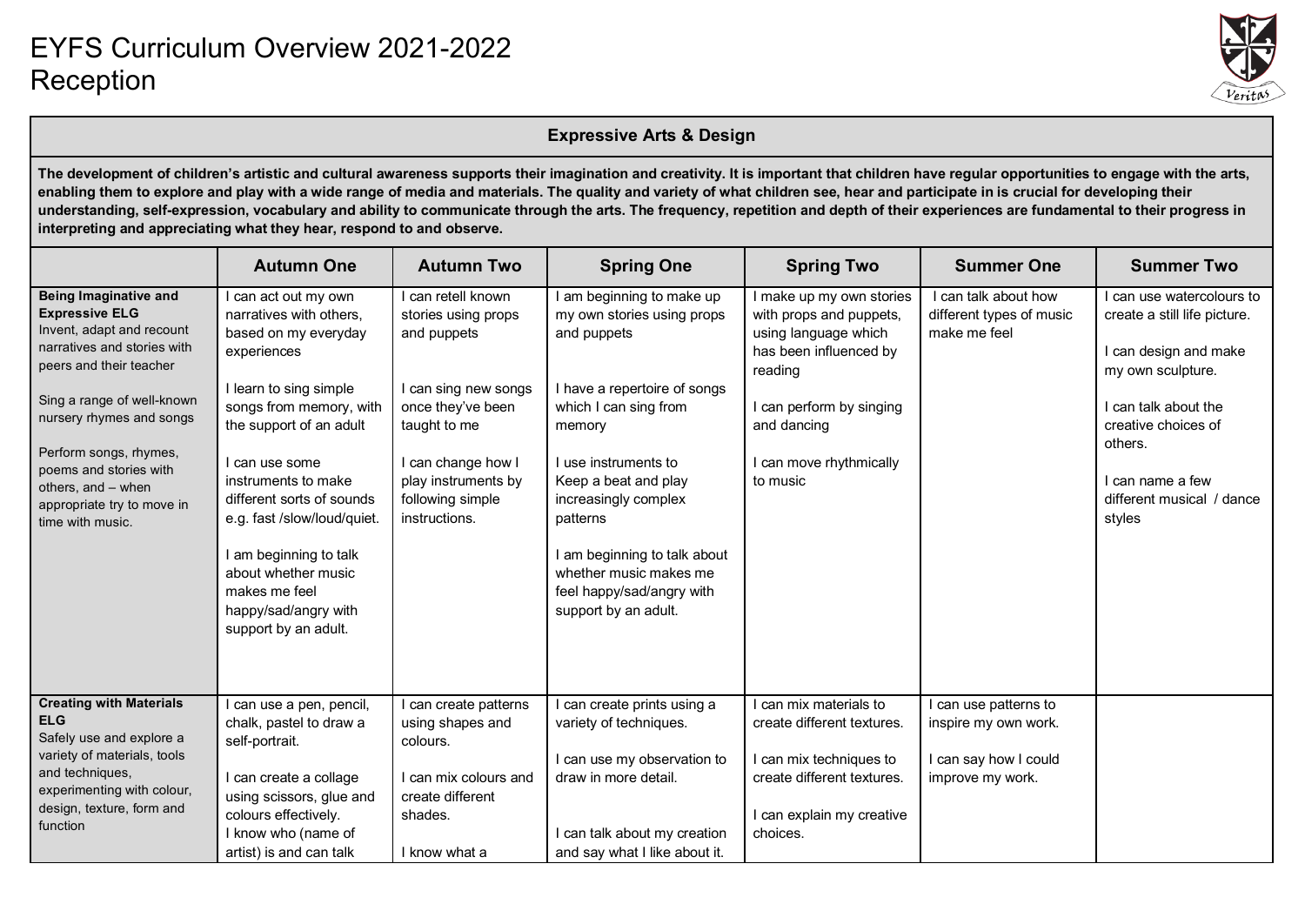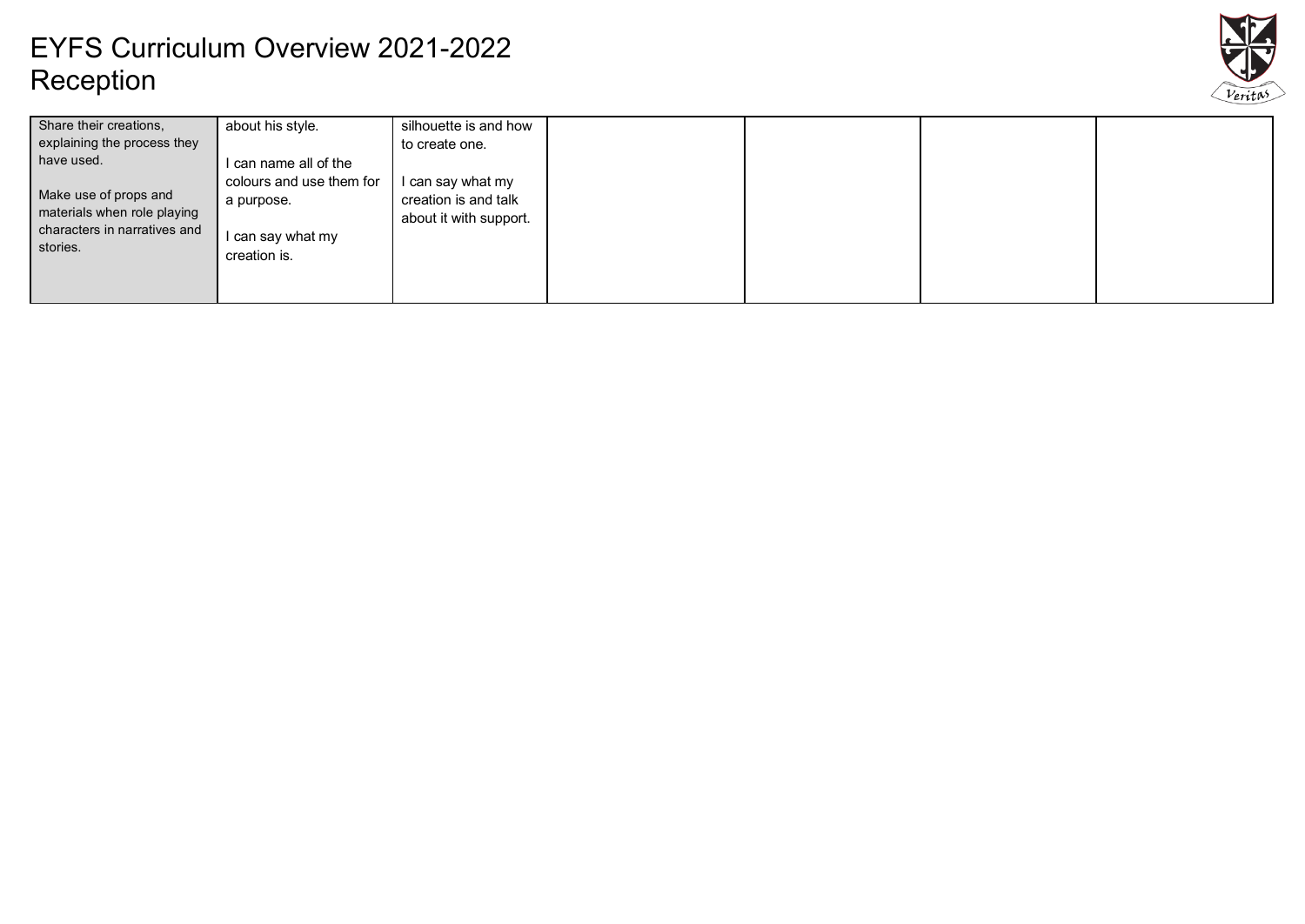

| Reception Autumn 1 Milestones to work towards to be 'on track' |                              |                            |                            |                                |                           |                             |  |
|----------------------------------------------------------------|------------------------------|----------------------------|----------------------------|--------------------------------|---------------------------|-----------------------------|--|
| <b>CLL</b>                                                     | <b>PSE</b>                   | <b>PHS</b>                 | Lit                        | <b>Maths</b>                   | <b>UW</b>                 | EA                          |  |
| I can listen to and join                                       | I am starting to recognise   | I can move safely in a     | I can independently look   | Comparison                     | I know, and can talk      | I can act out my own        |  |
| in with songs, rhymes                                          | different emotions           | space                      | at book, holding it the    | I can find all objects with    | about, my own life-story  | narratives with others,     |  |
| stories and associated                                         |                              |                            | correct way up and         | a given attribute and I am     |                           | based on my everyday        |  |
| actions                                                        | I am beginning to            | I can stop safely          | turning the pages one at a | beginning to identify the      | I know how I have         | experiences                 |  |
|                                                                | understand how people        |                            | time.                      | attribute used to sort a set   | changed.                  |                             |  |
| I retell the main points                                       | show emotions                | I can develop control      |                            | Counting                       |                           | I learn to sing simple      |  |
| of my favourite stories                                        |                              | when using equipment       | I can orally blend and     | I join in with number songs    | I can talk about people I | songs from memory, with     |  |
|                                                                | I can focus during short     |                            | segment, sometimes with    | and stories.                   | know in my life           | the support of an adult     |  |
| I talk in full sentences,                                      | whole class activities       | I can follow a path and    | support.                   | I can count objects, actions   |                           |                             |  |
| sometimes with                                                 |                              | take turns                 |                            | from 1-5 with support.         | I can compare my school   | I can use some              |  |
| support.                                                       | I can follow one-step        |                            | I can read my name, with   |                                | environment with my       | instruments to make         |  |
|                                                                | instructions                 | I can work cooperatively   | support.                   | I can recite numbers           | home environment.         | different sorts of sounds   |  |
| I talk in full sentences,                                      |                              | with a partner             |                            | forwards and backwards to 5.   |                           | e.g. fast /slow/loud/quiet. |  |
| of at least 4-6 words.                                         | I know that I need to listen |                            | I assign meaning to the    | Cardinality                    | I can discuss daily       |                             |  |
|                                                                | to my friends and            | I can use one handed       | marks that I make.         | I can subitise numbers.        | weather                   | I am beginning to talk      |  |
| I can answer where,                                            | teachers and can show        | tools safely and find what |                            | presented in a familiar        |                           | about whether music         |  |
| when, how and why                                              | this by looking.             | need in the environment    | I can copy my name, with   | pattern, up to 3 with support. | I can talk about seasonal | makes me feel               |  |
| questions, sometimes                                           |                              | e.g., scissors, knives,    | support.                   | I can link the quantity to the | changes - Autumn          | happy/sad/angry with        |  |
| adding more detail to                                          | I can make independent       | forks, pencils,            |                            | cardinal number it represents  |                           | support by an adult.        |  |
| my answers.                                                    | choices in the learning      | paintbrushes.              | I can hear the initial     | (up to 5) with support.        |                           |                             |  |
|                                                                | environment sometimes        |                            | sounds in a word.          |                                |                           | I can use a pen, pencil,    |  |
| I can offer my own ideas                                       | with support.                | I can cut using scissors,  | sometimes with support.    | I can represent numbers (up    |                           | chalk, pastel to draw a     |  |
| based in several                                               |                              | with growing control.      |                            | to 5) using my fingers, with   |                           | self-portrait.              |  |
| situations, sometimes                                          | I can show a developing      |                            |                            | support.                       |                           |                             |  |
| with support.                                                  | understanding of             |                            |                            | I can take turns to play maths |                           | I can create a collage      |  |
|                                                                | classroom rules and          |                            |                            | games which involve            |                           | using scissors, glue and    |  |
|                                                                | routines.                    |                            |                            | counting and recognising       |                           | colours effectively.        |  |
|                                                                |                              |                            |                            | numerals (up to 5.)            |                           | I know who (name of         |  |
|                                                                | I can wash my hands          |                            |                            |                                |                           | artist) is and can talk     |  |
|                                                                | independently                |                            |                            | <b>Composition</b>             |                           | about his style.            |  |
|                                                                | I can put on my socks and    |                            |                            | I am beginning to recognise    |                           |                             |  |
|                                                                | coat independently           |                            |                            | that each counting number is   |                           | I can name all of the       |  |
|                                                                | I can seek the support of    |                            |                            | one more than the one          |                           | colours and use them for    |  |
|                                                                | adults when needed           |                            |                            | before                         |                           | a purpose.                  |  |
|                                                                | I am gaining the             |                            |                            | I am beginning to separate a   |                           |                             |  |
|                                                                | confidence to speak to       |                            |                            | group of three or four objects |                           | I can say what my           |  |
|                                                                | peers and adults             |                            |                            | in different ways, beginning   |                           | creation is.                |  |
|                                                                |                              |                            |                            |                                |                           |                             |  |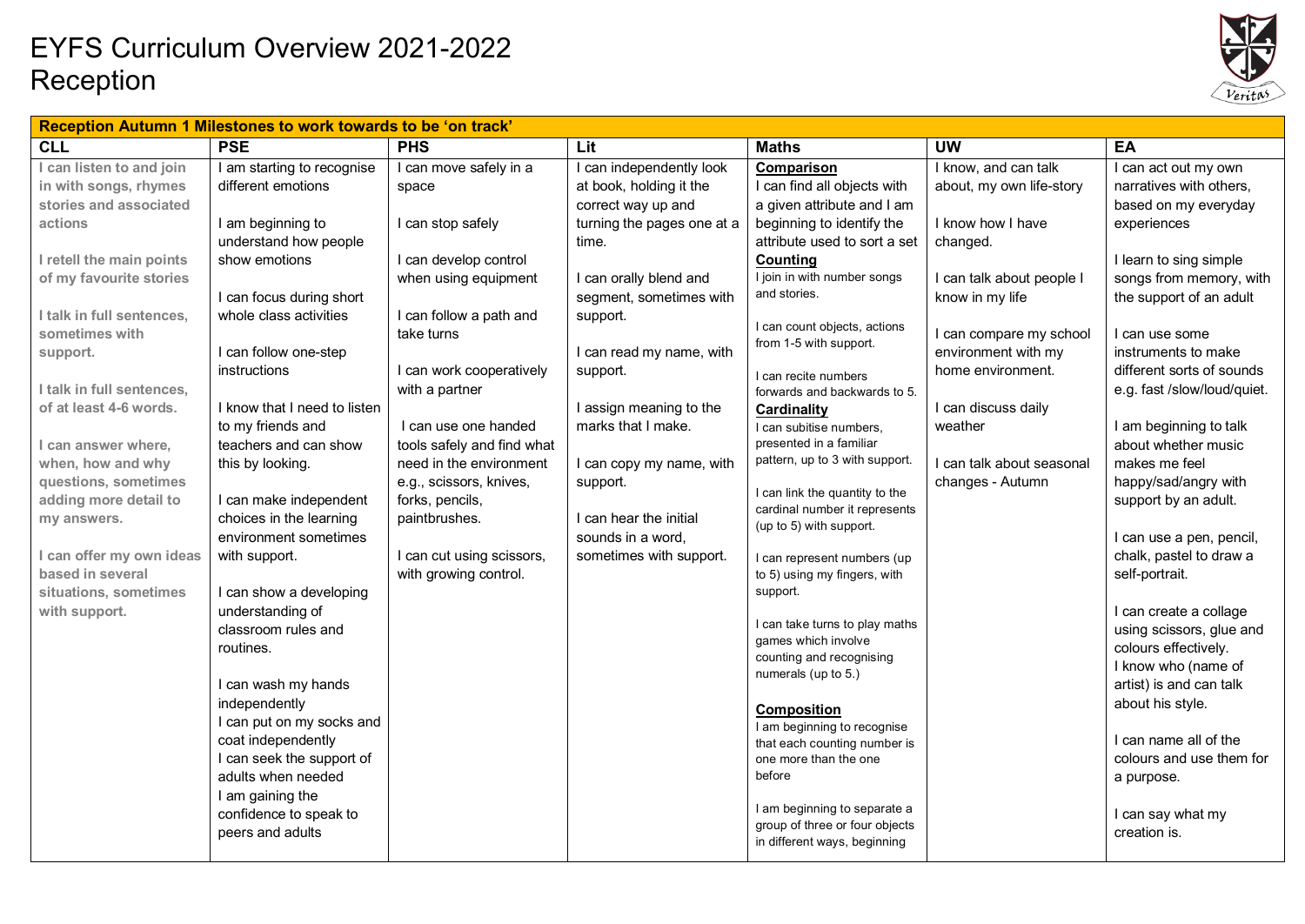

| can ask for help from    | to recognise that the total is |
|--------------------------|--------------------------------|
| familiar adults or other | still the same                 |
| children when I need it. |                                |
|                          | <b>Spatial Awareness</b>       |
|                          | I can complete a 9-12-piece    |
|                          | puzzle by manipulating the     |
|                          | shapes and using a picture     |
|                          | for reference                  |
|                          |                                |
|                          | <b>Shape</b>                   |
|                          |                                |
|                          | I can sort objects based on    |
|                          | different attributes e.g.,     |
|                          | colour, size, shape with       |
|                          | support.                       |
|                          |                                |
|                          | <b>Pattern</b>                 |
|                          | I can extend and copy a        |
|                          | repeating ABAB pattern.        |
|                          |                                |
|                          | <b>Measure</b>                 |
|                          | I can match objects.           |
|                          |                                |
|                          | I can make comparisons         |
|                          |                                |
|                          | using language such as         |
|                          | bigger/ smaller,               |
|                          | heavier/lighter and            |
|                          | empty/full with support.       |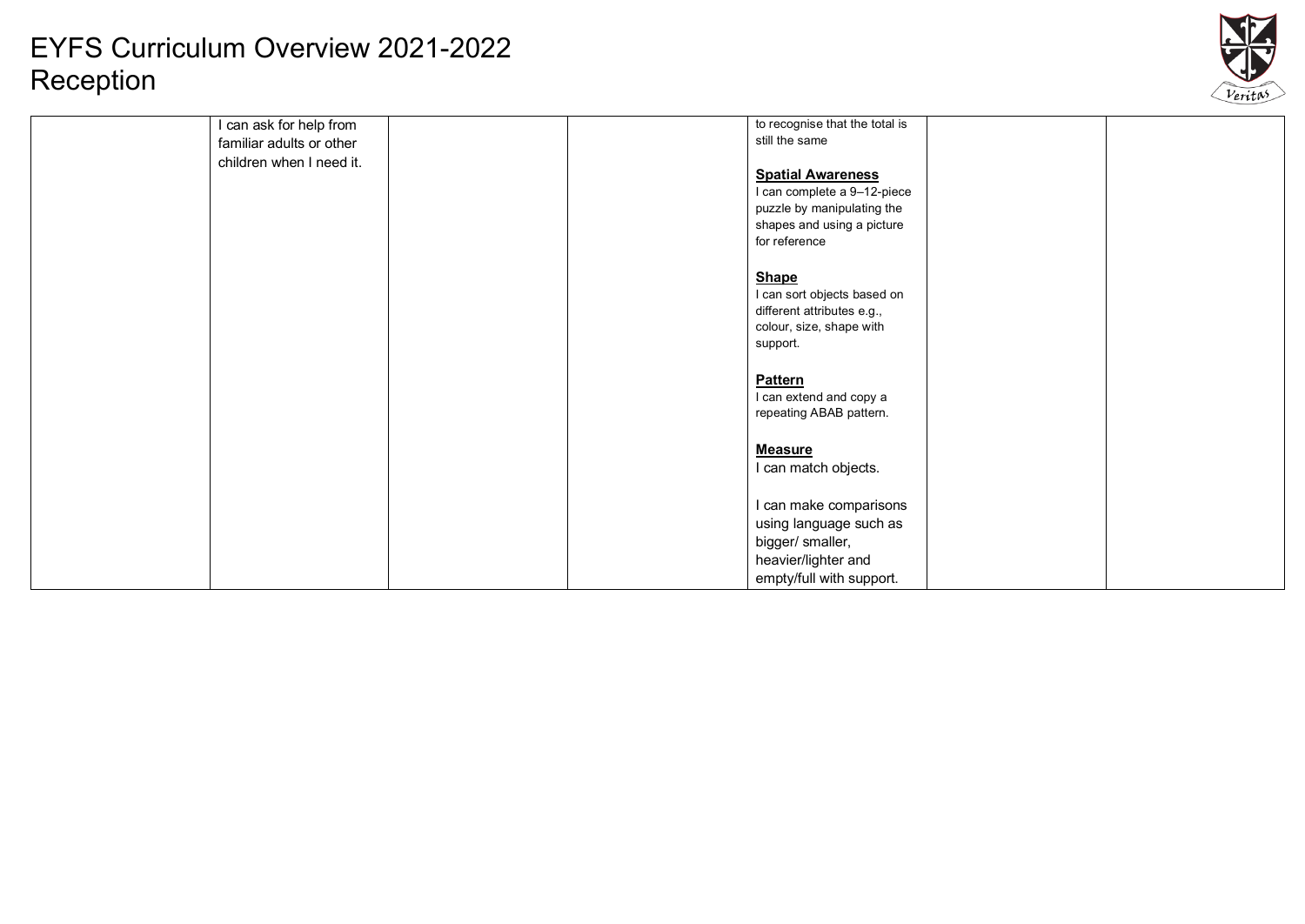

| Reception Autumn 2 Milestones to work towards to be 'on track' |                                                     |                           |                                                      |                                                             |                                                        |                                                       |  |
|----------------------------------------------------------------|-----------------------------------------------------|---------------------------|------------------------------------------------------|-------------------------------------------------------------|--------------------------------------------------------|-------------------------------------------------------|--|
| <b>CLL</b>                                                     | <b>PSE</b>                                          | <b>PHS</b>                | Lit                                                  | <b>Maths</b>                                                | <b>UW</b>                                              | EA                                                    |  |
| I can retell known stories<br>in my own words, with            | I can retell known stories<br>in my own words, with | I can balance             | I engage in story times,<br>joining in with repeated | Comparison<br>I can say which group has                     | I can explore the<br>differences between               | I can retell known stories<br>using props and puppets |  |
| some support                                                   | some support                                        | I can hold a position for | phrases and actions                                  | more and which group has<br>fewer, with support.            | Christmas in the past and                              |                                                       |  |
| I can offer my own ideas                                       | I can offer my own ideas                            | 10 seconds.               |                                                      |                                                             | now.                                                   | I can sing new songs                                  |  |
| and recall experiences                                         | and recall experiences                              | I can run and stop        | I am beginning to answer<br>questions about the      | I can use the language of                                   | I can talk about key                                   | once they've been taught                              |  |
| using new words I've                                           | using new words I've                                |                           | stories read to them                                 | equal to when two groups<br>are the same, with support.     | features in my local                                   | to me                                                 |  |
| learnt.                                                        | learnt.                                             | I can change direction    |                                                      |                                                             | environment                                            |                                                       |  |
|                                                                |                                                     |                           | I enjoy an increasing                                | <b>Counting</b>                                             |                                                        | I can change how I play                               |  |
| I can make up my own                                           | I can make up my own                                | I can jump forward with   | range of books including                             | I can count and represent                                   | I can talk about the Hindu                             | instruments by following                              |  |
| stories with support.                                          | stories with support.                               | two feet/hop              | fiction, non-fiction and<br>poetry.                  | objects up to 5, with support.                              | celebration of Diwali                                  | simple instructions.                                  |  |
| I talk in full sentences                                       | I talk in full sentences                            | To explore different ways |                                                      | I can say what will be one                                  | I can talk about the                                   | I can create patterns                                 |  |
| using past and present                                         | using past and present                              | to travel using equipment | I can recognise                                      | more/one less than a given<br>number (up to 5) using        | Jewish celebration of                                  | using shapes and colours.                             |  |
| tenses accurately.                                             |                                                     |                           | taught phase 2                                       | concrete objects with                                       | Hanukah.                                               |                                                       |  |
|                                                                | I can show an increasing                            |                           | sounds (ckeurhbflff                                  | support.                                                    |                                                        | I can mix colours and                                 |  |
| I talk in full sentences,                                      | awareness and                                       |                           | II ss)                                               |                                                             | I can talk about the                                   | create different shades.                              |  |
| sometimes with support.                                        | understanding of the<br>feelings of others.         |                           | I can read taught common                             | <b>Cardinality</b><br>I can subitise numbers,               | Christmas Story and how<br>it is celebrated across the | I know what a silhouette                              |  |
| I talk in full sentences, of                                   |                                                     |                           | exception words (no go                               | presented in familiar                                       | world                                                  | is and how to create one.                             |  |
| at least 4-6 words.                                            | I follow classroom rules                            |                           | into you)                                            | patterns, up to 5 with support                              |                                                        |                                                       |  |
|                                                                | and routines.                                       |                           |                                                      |                                                             | I can talk about changes                               | I can say what my                                     |  |
| I can answer where,                                            |                                                     |                           | I can read books                                     | Matches the numeral with a<br>group of items to show how    | in state that happen when                              | creation is and talk about                            |  |
| when, how and why                                              | I can complete two-part                             |                           | matching my phonics                                  | many there are (up to 5)                                    | we're cooking different                                | it with support.                                      |  |
| questions, sometimes                                           | instructions given to me                            |                           | ability with support                                 |                                                             | recipes.                                               |                                                       |  |
| adding more detail to my                                       | by my teacher without                               |                           |                                                      | <b>Composition</b>                                          |                                                        |                                                       |  |
| answers.                                                       | reminders.                                          |                           | I can form some of the<br>taught phase 2 and 3       | I am beginning to understand<br>that a number can be made   | l can talk about how you<br>can shine light through    |                                                       |  |
| I can offer my own ideas                                       | I can make independent                              |                           | graphemes correctly.                                 | up of two smaller numbers                                   | some materials, but not                                |                                                       |  |
| based in several                                               | choices in the learning                             |                           | $(ck$ e urh b f l f $ll$ ss)                         |                                                             | others.                                                |                                                       |  |
| situations, sometimes                                          | environment.                                        |                           |                                                      | <b>Spatial Awareness</b>                                    |                                                        |                                                       |  |
| with support.                                                  |                                                     |                           | I can write my name.                                 | I understand positional                                     | I can talk about shadows.                              |                                                       |  |
|                                                                | I can continue an activity                          |                           |                                                      | language In front, on top,<br>next to, behind with support. |                                                        |                                                       |  |
|                                                                | until completion with                               |                           | I can copy some common                               |                                                             |                                                        |                                                       |  |
|                                                                | support.                                            |                           | exception words correctly                            | <b>Shape</b>                                                |                                                        |                                                       |  |
|                                                                | I am beginning to have                              |                           | using a word mat or with                             | I can name and recognise                                    |                                                        |                                                       |  |
|                                                                | confidence to try new                               |                           | support.                                             | circles, triangles, squares                                 |                                                        |                                                       |  |
|                                                                |                                                     |                           |                                                      | and rectangles.                                             |                                                        |                                                       |  |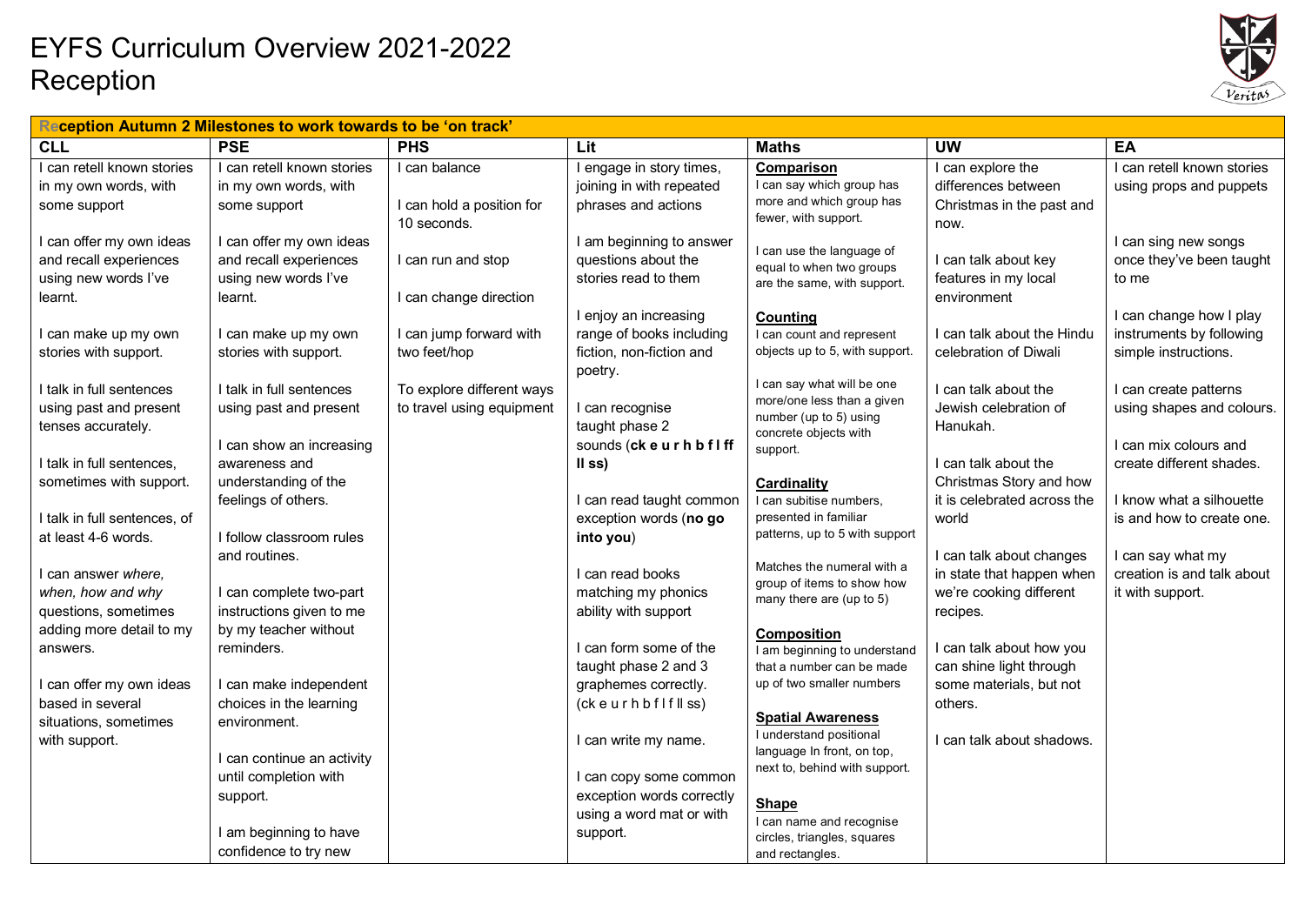

| activities                                        | I can think of, and write, a |                                                               |  |
|---------------------------------------------------|------------------------------|---------------------------------------------------------------|--|
|                                                   | short caption with           | I can describe a shape using<br>terms such as 'sides, corners |  |
| can follow class rules<br>and begin to understand | support.                     | with support.                                                 |  |
| the need to have rules                            | I can leave a finger space   |                                                               |  |
| tenses accurately.                                | in between words that I      | <b>Pattern</b>                                                |  |
|                                                   | write, with support.         | <b>Measure</b>                                                |  |
|                                                   |                              | I am beginning to measure                                     |  |
|                                                   |                              | time in simple ways with<br>support.                          |  |
|                                                   |                              |                                                               |  |
|                                                   |                              | I use language of time, such                                  |  |
|                                                   |                              | as first, then, next, last, to<br>sequence events.            |  |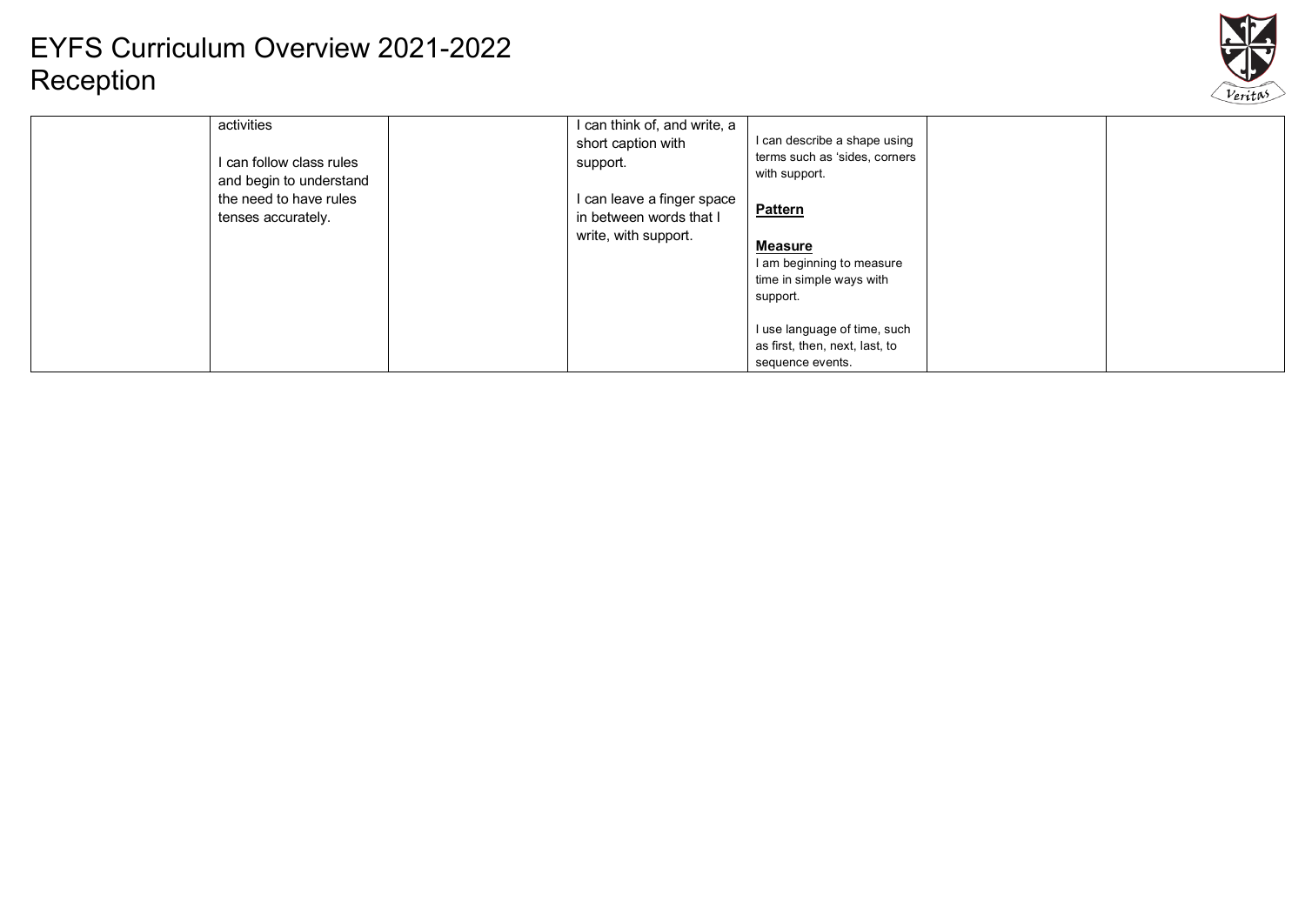

|                            | Reception Spring 1 Milestones to work towards to be 'on track' |                               |                                                     |                                                             |                           |                            |  |
|----------------------------|----------------------------------------------------------------|-------------------------------|-----------------------------------------------------|-------------------------------------------------------------|---------------------------|----------------------------|--|
| <b>CLL</b>                 | <b>PSE</b>                                                     | <b>PHS</b>                    | Lit                                                 | <b>Maths</b>                                                | <b>UW</b>                 | EA                         |  |
| I know when I get          | I know when I get                                              | can create short              | I can use pictures to tell a                        | Comparison                                                  | I can talk about the      | I am beginning to make     |  |
| frustrated and can         | frustrated and can                                             | sequences using               | story                                               | I can compare two quantities                                | different jobs that       | up my own stories using    |  |
| manage my feelings         | manage my feelings                                             | shapes, balances and          |                                                     | (up to 8) and say which has                                 | adults do and how they    | props and puppets          |  |
| appropriately.             | appropriately.                                                 | travelling actions            | I am beginning to act out                           | more/fewer items and which                                  | can help us               |                            |  |
|                            |                                                                |                               | stories                                             | groups are the same.                                        | (paramedics/nurs          |                            |  |
| I can focus during longer  | I can focus during longer                                      | can balance and safely        |                                                     | <b>Counting</b>                                             | es/ doctors/fire          | I have a repertoire of     |  |
| whole class lessons        | whole class lessons                                            | use apparatus                 | I am beginning to predict                           | I can recite numbers                                        | fights/postman/teachers/  | songs which I can sing     |  |
|                            |                                                                |                               | what may happen in the                              | forwards and backwards                                      | shop assist/delivery      | from memory                |  |
| I can follow two step      | I can follow two step                                          | can jump and land safely      | story                                               | to 8 sometimes using a                                      | drivers)                  |                            |  |
| instructions               | instructions                                                   | from a height                 |                                                     | number line with support.                                   |                           | I use instruments to       |  |
|                            |                                                                |                               | I can suggest how a story                           |                                                             | I can talk about how my   | Keep a beat and play       |  |
| I can make up my own       | I am beginning to show                                         | can explore traveling         | might end                                           | Cardinality                                                 | local environment is the  | increasingly complex       |  |
| simple stories following a | resilience and                                                 | around, over and through      |                                                     | I can subitise numbers,                                     | same / different from the | patterns                   |  |
| simple beginning, middle,  | perseverance in the face                                       | apparatus.                    | I can recognise                                     | presented in familiar                                       | environment in stories.   |                            |  |
| end structure.             | of challenge                                                   |                               | taught phase 2                                      | patterns, up to 5                                           |                           | I am beginning to talk     |  |
|                            |                                                                | can use a pen, pencil,        | sounds (ck e u r h b f l ff ll                      |                                                             | I can talk about Chinese  | about whether music        |  |
| I am beginning to offer    | I can do up a                                                  | scissors, or paintbrush to    | SS)                                                 | Matches the numeral with a                                  | New Year.                 | makes me feel              |  |
| simple explanations and    | zipper/Buttons/buckles                                         | follow along / trace a line / |                                                     | group of items to show how<br>many there are (up to 8) with |                           | happy/sad/angry with       |  |
| opinions using new words   |                                                                | shape                         | can read taught commor                              | support                                                     | I can talk about          | support by an adult.       |  |
|                            |                                                                |                               | exception words (no go                              |                                                             | Valentine's Day.          |                            |  |
|                            |                                                                | I can draw lines, circles     | into you)                                           | I can represent numbers (up                                 |                           | I can create patterns      |  |
|                            |                                                                | and shapes to draw            |                                                     | to 8) using my fingers.                                     | I can talk about changes  | using shapes and colours.  |  |
|                            |                                                                | pictures.                     | I can read books                                    |                                                             | in state that happen when |                            |  |
|                            |                                                                |                               | matching my phonics                                 | <b>Composition</b>                                          | we're cooking different   | I can mix colours and      |  |
|                            |                                                                | I can form some               | ability with support.                               | I know that a number can be                                 | recipes.                  | create different shades.   |  |
|                            |                                                                | identifiable letters.         |                                                     | made up of two smaller                                      |                           |                            |  |
|                            |                                                                |                               | I can form some of the                              | numbers.                                                    | I can talk about how you  | I know what a silhouette   |  |
|                            |                                                                | I can hold, and use, a fork   | taught phase 2 and 3                                | I can arrange compositions                                  | can shine light through   | is and how to create one.  |  |
|                            |                                                                | and spoon.                    | graphemes correctly.                                | of number bonds to 5 in                                     | some materials, but not   |                            |  |
|                            |                                                                |                               | $(ck$ e urh b f l f $ll$ ss)                        | different ways using a five                                 | others.                   | I can say what my          |  |
|                            |                                                                |                               |                                                     | frame, with support.                                        |                           | creation is and talk about |  |
|                            |                                                                |                               |                                                     |                                                             | I can talk about shadows. | it with support.           |  |
|                            |                                                                |                               |                                                     | I can begin to show a<br>knowledge of number bonds          |                           |                            |  |
|                            |                                                                |                               | I can write my name.                                | to $5.$                                                     |                           |                            |  |
|                            |                                                                |                               |                                                     |                                                             |                           |                            |  |
|                            |                                                                |                               |                                                     | <b>Spatial Awareness</b>                                    |                           |                            |  |
|                            |                                                                |                               | I can copy some common<br>exception words correctly |                                                             |                           |                            |  |
|                            |                                                                |                               |                                                     |                                                             |                           |                            |  |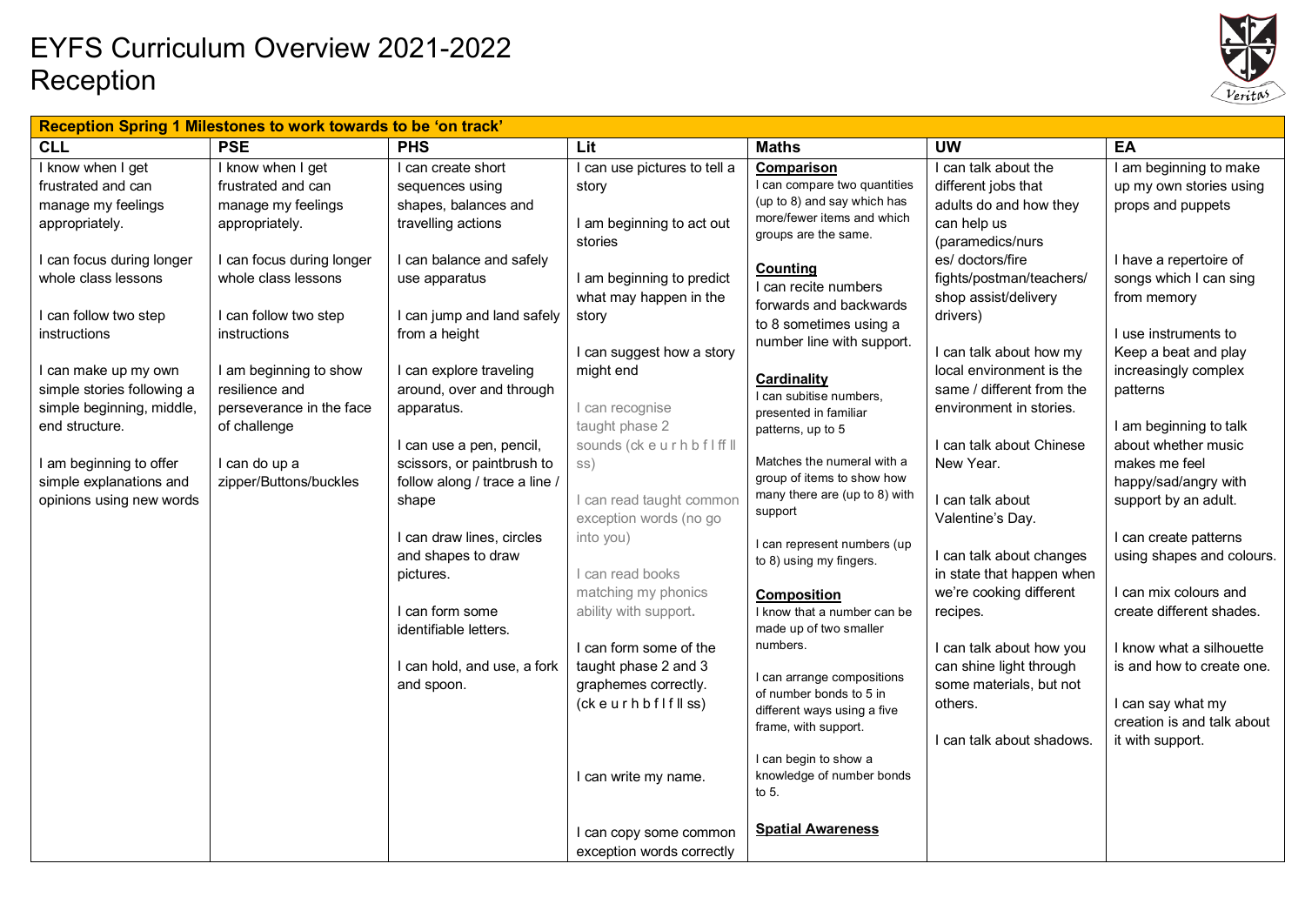

| using a word mat or with<br>support.<br>I can think of, and write, a<br>short caption with<br>support. | <b>Shape</b><br>I can recognise and name<br>some basic 2-D and 3-D<br>shapes.<br>I can describe a shape using<br>terms such as 'sides,<br>corners, flat, solid, faces.     |  |
|--------------------------------------------------------------------------------------------------------|----------------------------------------------------------------------------------------------------------------------------------------------------------------------------|--|
| I can leave a finger space<br>in between words that I<br>write, with support.                          | <b>Pattern</b><br><b>Measure</b><br>I can recite the days of the<br>week in order, with support.                                                                           |  |
|                                                                                                        | I can make comparisons<br>using language such as<br>bigger/biggest,<br>smaller/smallest,<br>longer/longest,<br>shorter/shortest,<br>heavier/heaviest,<br>lighter/lightest. |  |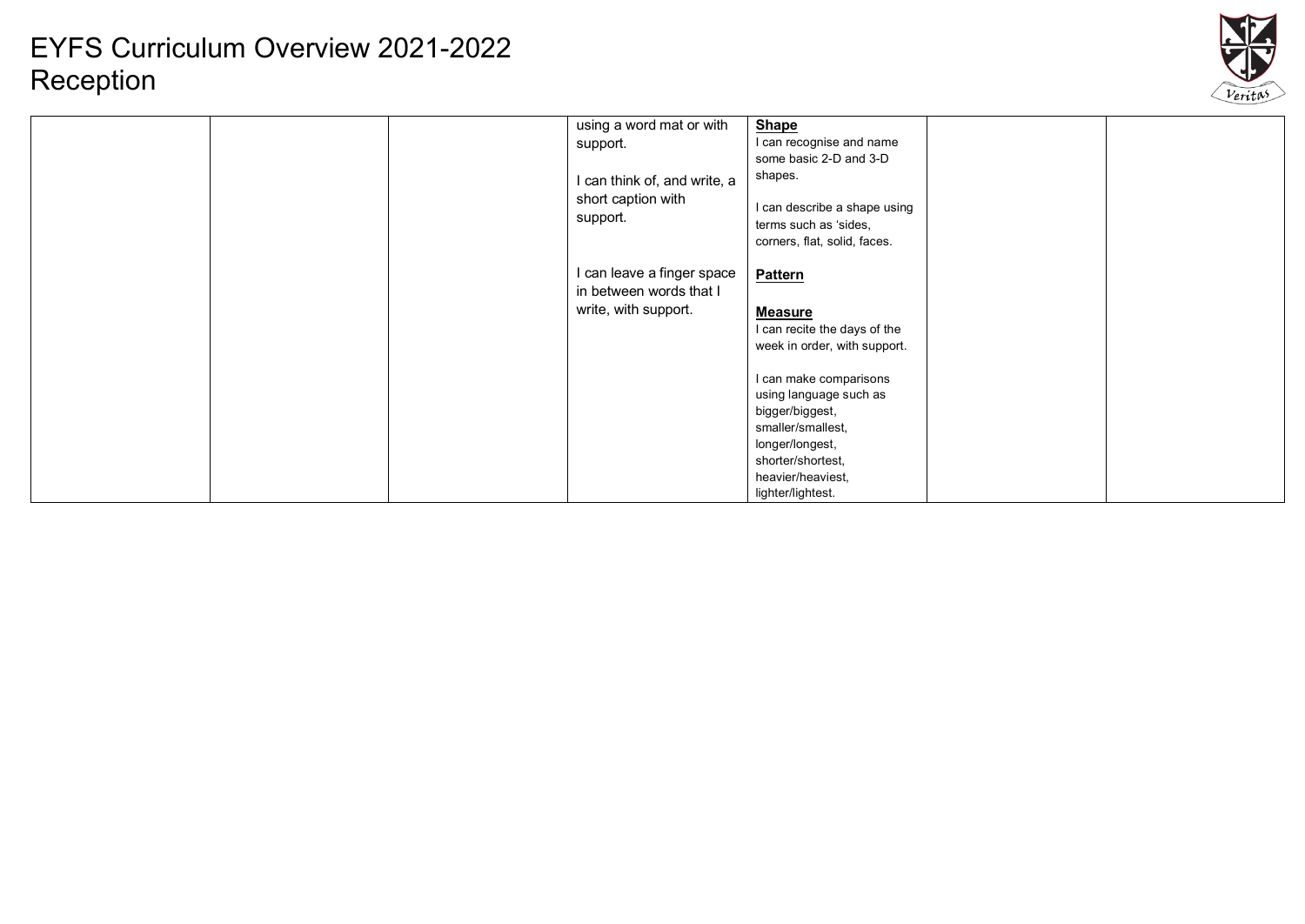

| Reception Spring 2 Milestones to work towards to be 'on track'                                                                                                                                                                                                     |                                                                                                                                                                                                                            |                                                                                                                                                                                                                                                                                                                       |                                                                                                                                                                                                                                                                                                                                                                                                                                                              |                                                                                                                                                                                                                                                                                                                                                                                                                                                                                                                                                          |                                                                                                                                                                                                                                                                                                                          |                                                                                                                                                                                                                                                            |
|--------------------------------------------------------------------------------------------------------------------------------------------------------------------------------------------------------------------------------------------------------------------|----------------------------------------------------------------------------------------------------------------------------------------------------------------------------------------------------------------------------|-----------------------------------------------------------------------------------------------------------------------------------------------------------------------------------------------------------------------------------------------------------------------------------------------------------------------|--------------------------------------------------------------------------------------------------------------------------------------------------------------------------------------------------------------------------------------------------------------------------------------------------------------------------------------------------------------------------------------------------------------------------------------------------------------|----------------------------------------------------------------------------------------------------------------------------------------------------------------------------------------------------------------------------------------------------------------------------------------------------------------------------------------------------------------------------------------------------------------------------------------------------------------------------------------------------------------------------------------------------------|--------------------------------------------------------------------------------------------------------------------------------------------------------------------------------------------------------------------------------------------------------------------------------------------------------------------------|------------------------------------------------------------------------------------------------------------------------------------------------------------------------------------------------------------------------------------------------------------|
| <b>CLL</b>                                                                                                                                                                                                                                                         | <b>PSE</b>                                                                                                                                                                                                                 | <b>PHS</b>                                                                                                                                                                                                                                                                                                            | Lit                                                                                                                                                                                                                                                                                                                                                                                                                                                          | Maths                                                                                                                                                                                                                                                                                                                                                                                                                                                                                                                                                    | <b>UW</b>                                                                                                                                                                                                                                                                                                                | EA                                                                                                                                                                                                                                                         |
| I can retell known stories<br>in greater detail, without<br>support<br>I can explain and express<br>opinions using new words<br>I've learnt.<br>I can tell my own stories<br>including increasing<br>detail.<br>I can talk about what I've<br>done and what others | I can talk about my<br>feelings in detail.<br>I can set myself<br>challenges.<br>I can continue an activity<br>with sustained<br>concentration.<br>I can follow more complex<br>instructions given to me<br>by my teacher. | I can throw and catch with<br>a partner.<br>I can kick a ball and<br>receive it with a partner.<br>I can balance a beanbag<br>on my head<br>I can roll and track a ball<br>I can develop accuracy<br>when throwing to a target                                                                                        | I can retell, and talk about<br>the characters in a<br>familiar story<br>I can follow a story<br>without pictures or props<br>I can recognise and write<br>taught phase 2 and 3<br>sounds (j v w x y z zz qu<br>ch sh)<br>I can read taught common<br>exception words (he she                                                                                                                                                                                | Comparison<br>I can estimate a number of<br>things, showing<br>understanding of relative size<br>(with support)<br>Counting<br>I can count and represent<br>objects up to 10, with<br>support.<br>I can recite numbers from 0<br>to 10 (and beyond)<br>and back from 10 to 0<br>Increasingly confident at                                                                                                                                                                                                                                                | I can talk about the past<br>in contrast to the present<br>using pictures, characters<br>and stories.<br>I can talk about how my<br>local environment is the<br>same / different from the<br>environment in stories.<br>I can listen to and talk<br>about the Easter Story<br>and how Easter is<br>celebrated around the | I make up my own stories<br>with props and puppets,<br>using language which has<br>been influenced by<br>reading<br>I can perform by singing<br>and dancing<br>I can move rhythmically to<br>music<br>I can mix materials to<br>create different textures. |
| have done.                                                                                                                                                                                                                                                         | I can pay attention and<br>respond appropriately in<br>conversations.<br>I can work with my friends<br>to tidy the learning<br>environment by following<br>a model                                                         | I can create a short<br>sequence of body<br>movements<br>I can use a template to<br>draw around and cut out<br>independently.<br>I can use scissors to cut a<br>variety of materials (wool,<br>fabric, tinfoil, tissue,<br>sometimes with support.<br>I can form identifiable<br>letters independently, on<br>a line. | we be me)<br>I can read books<br>matching my phonics<br>ability.<br>I can spell some common<br>exception words and copy<br>some others using a word<br>mat and with support.<br>I can think of, and write, a<br>short simple sentence.<br>I can leave a finger space<br>in between words that I<br>write, with support.<br>I am beginning to<br>understand that a<br>sentence starts with a<br>capital letter and ends<br>with a full stop, with<br>support. | putting numerals in order<br>0 to 10 (ordinality)<br>Cardinality<br>Matches the numeral with a<br>group of items to show how<br>many there are (up to 10)<br>with support<br>I can represent numbers (up<br>to 10) using my fingers.<br><b>Composition</b><br>I can combine two groups to<br>find the whole.<br>I can partition numbers to 10<br>in a part whole model with<br>support.<br>I am beginning to learn some<br>number bonds to ten with<br>support.<br>I can arrange compositions<br>of number bonds to 10 in<br>different ways using a tens | world.<br>I explore animals and<br>their habitats.<br>I can talk about changes<br>in state that happen when<br>we're cooking different<br>recipes.<br>I can talk about seasonal<br>changes - Spring                                                                                                                      | I can mix techniques to<br>create different textures.<br>I can explain my creative<br>choices.                                                                                                                                                             |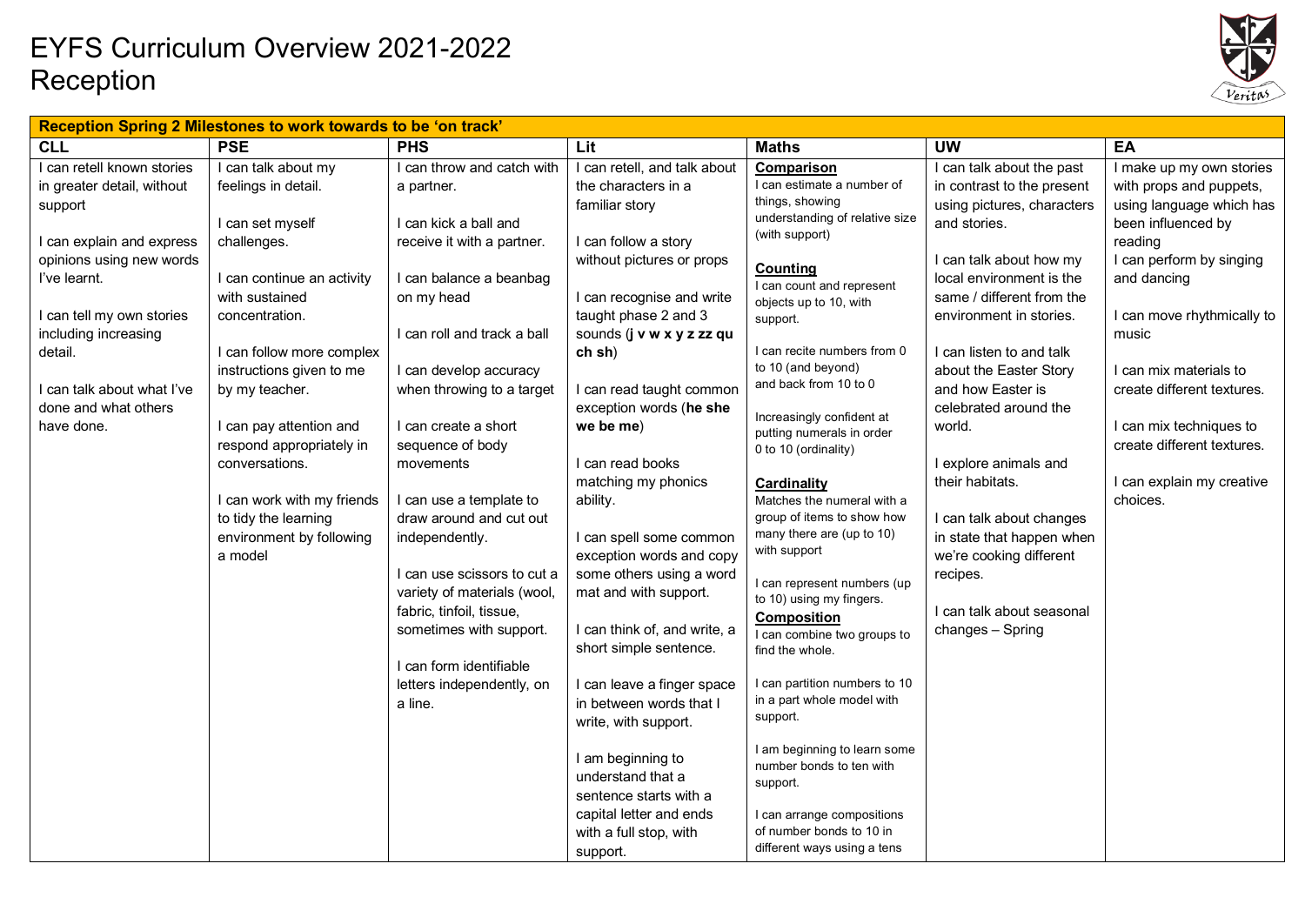

|  |  | frame, with support.           |  |
|--|--|--------------------------------|--|
|  |  |                                |  |
|  |  |                                |  |
|  |  | I can use ten frames to make   |  |
|  |  | numbers beyond 10 with         |  |
|  |  | support.                       |  |
|  |  |                                |  |
|  |  | <b>Spatial Awareness</b>       |  |
|  |  | Investigates turning and       |  |
|  |  |                                |  |
|  |  | flipping objects in order to   |  |
|  |  | make shapes fit and create     |  |
|  |  | models; predicting and         |  |
|  |  | visualising how they will look |  |
|  |  | (spatial reasoning)            |  |
|  |  |                                |  |
|  |  | <b>Shape</b>                   |  |
|  |  |                                |  |
|  |  |                                |  |
|  |  | <b>Pattern</b>                 |  |
|  |  | I can create my own AB         |  |
|  |  | patterns.                      |  |
|  |  |                                |  |
|  |  | I can repeat more complex      |  |
|  |  | patterns e.g., AABB, ABB,      |  |
|  |  | AABBB.                         |  |
|  |  |                                |  |
|  |  |                                |  |
|  |  | <b>Measure</b>                 |  |
|  |  |                                |  |
|  |  |                                |  |
|  |  |                                |  |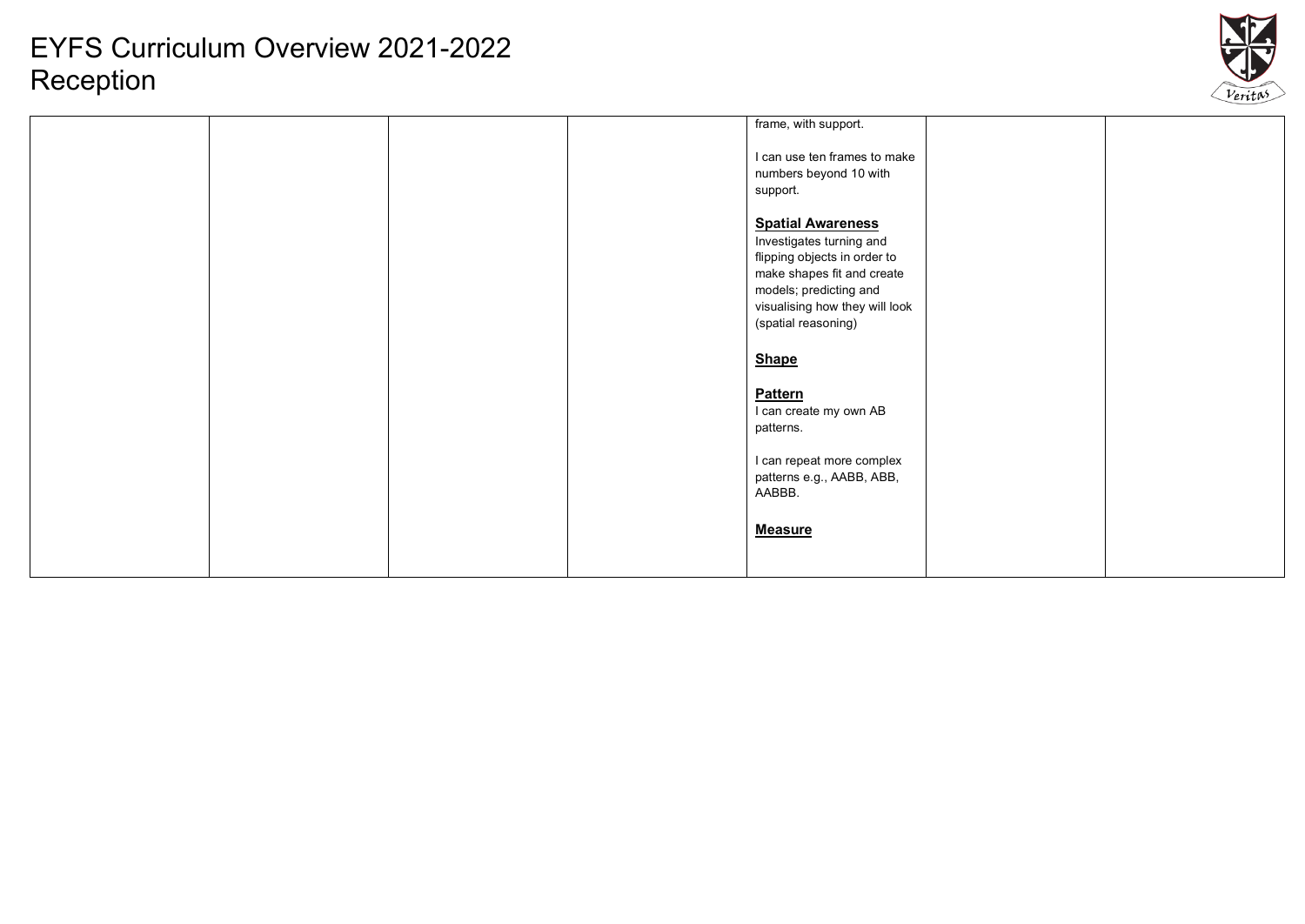

| Reception Summer 1 Milestones to work towards to be 'on track'                                                                                                                                                                                                                |                                                                                                                                                                                                                                                                                 |                                                                                                                                                                                                                                                                                                                                                                                                                                                                                               |                                                                                                                                                                                                                                                                                                                                                                                                                                                                                                                                                                                                                                                                                                                                                   |                                                                                                                                                                                                                                                                                                                                                                                                                                                                                                                                                                                                                                                                                                                                                                                                                                                     |                                                                                                                                                                                                                                                                                                                                                                                                                                                                                                                                                                       |                                                                                                                                                                |
|-------------------------------------------------------------------------------------------------------------------------------------------------------------------------------------------------------------------------------------------------------------------------------|---------------------------------------------------------------------------------------------------------------------------------------------------------------------------------------------------------------------------------------------------------------------------------|-----------------------------------------------------------------------------------------------------------------------------------------------------------------------------------------------------------------------------------------------------------------------------------------------------------------------------------------------------------------------------------------------------------------------------------------------------------------------------------------------|---------------------------------------------------------------------------------------------------------------------------------------------------------------------------------------------------------------------------------------------------------------------------------------------------------------------------------------------------------------------------------------------------------------------------------------------------------------------------------------------------------------------------------------------------------------------------------------------------------------------------------------------------------------------------------------------------------------------------------------------------|-----------------------------------------------------------------------------------------------------------------------------------------------------------------------------------------------------------------------------------------------------------------------------------------------------------------------------------------------------------------------------------------------------------------------------------------------------------------------------------------------------------------------------------------------------------------------------------------------------------------------------------------------------------------------------------------------------------------------------------------------------------------------------------------------------------------------------------------------------|-----------------------------------------------------------------------------------------------------------------------------------------------------------------------------------------------------------------------------------------------------------------------------------------------------------------------------------------------------------------------------------------------------------------------------------------------------------------------------------------------------------------------------------------------------------------------|----------------------------------------------------------------------------------------------------------------------------------------------------------------|
| <b>CLL</b>                                                                                                                                                                                                                                                                    | <b>PSE</b>                                                                                                                                                                                                                                                                      | <b>PHS</b>                                                                                                                                                                                                                                                                                                                                                                                                                                                                                    | Lit                                                                                                                                                                                                                                                                                                                                                                                                                                                                                                                                                                                                                                                                                                                                               | <b>Maths</b>                                                                                                                                                                                                                                                                                                                                                                                                                                                                                                                                                                                                                                                                                                                                                                                                                                        | <b>UW</b>                                                                                                                                                                                                                                                                                                                                                                                                                                                                                                                                                             | EA                                                                                                                                                             |
| I can recall key facts from<br>nonfiction texts we've<br>been reading<br>I can ask questions to find<br>out more<br>I can use talk about the<br>past, using new words<br>l've learnt<br>I speak in longer<br>sentences joined by<br>conjunctions following a<br>spoken model. | I can complete challenges<br>I have set for myself and<br>set by an adult.<br>I can adapt and refine my<br>thinking and actions when<br>I encounter a problem in<br>my play.<br>I can identify and name<br>healthy foods<br>I can manage my own<br>basic needs<br>independently | I can play group games<br>which involve ball skills,<br>control of large-scale<br>movements and following<br>the rules of the game.<br>I can dribble a ball using<br>feet<br>I can bounce a ball.<br>I can kick a ball to a target<br>I can hit a ball with a bat.<br>I can use scissors to cut<br>a variety of materials to<br>independently support my<br>model making / artwork.<br>I can form some capital<br>letters matched to lower<br>case letters that I know,<br>with some support. | I am beginning to answer<br>questions about what they<br>have read<br>I use vocabulary that is<br>influenced by their<br>experiences of books<br>I can recognise<br>taught phase 2<br>and 3 sounds (th ng nk ai<br>ee igh oa oo oo ar or ur<br>ow oi ear air er)<br>I can read taught common<br>exception words (all are<br>her was my)<br>I can read books<br>matching my phonics<br>ability.<br>I can form, most of the<br>taught phase 2 and 3<br>graphemes correctly (th<br>ng nk ai ee igh oa oo oo<br>ar or ur ow oi ear air er)<br>I can spell some common<br>exception words correctly,<br>sometime using a word<br>mat and with support.<br>I can write a sequence of<br>simple sentences that can<br>be read by others with<br>support. | Comparison<br>I can estimate a number of<br>things, showing<br>understanding of relative size<br><b>Counting</b><br>I can recite numbers<br>forwards and backwards to<br>20 with support.<br>I can count on, and back,<br>from a given number up to 10<br>using a number line.<br>I can count and represent<br>objects up to 10.<br><b>Cardinality</b><br>Matches the numeral with a<br>group of items to show how<br>many there are (up to 10)<br><b>Composition</b><br>I can recall number bonds to<br>10.<br>In practical activities, adds<br>one and subtracts one (with<br>numbers to 10) with support<br><b>Spatial Awareness</b><br>Enjoys composing and<br>decomposing shapes,<br>learning which shapes<br>combine to make other<br>shapes<br><b>Shape</b><br>I am beginning to understand<br>the relationship between 2d<br>and 3d shapes. | I am beginning to<br>understand that things<br>happened a really long<br>time ago - Moon<br>landing/Space Day<br>I can make simple maps<br>of my local environment,<br>with support<br>I know features of the<br>Earth<br>I can talk about the<br>Islamic celebration of Eid-<br>al-Fitr<br>I can plant different seeds<br>to grow flowers, fruit and<br>vegetables, observe the<br>growth of the seeds and<br>talk about the changes I<br>notice.<br>I know how to care for<br>growing plants.<br>I can explore space and<br>learn about the sun, earth<br>and moon. | I can talk about how<br>different types of music<br>make me feel<br>I can use patterns to<br>inspire my own work.<br>I can say how I could<br>improve my work. |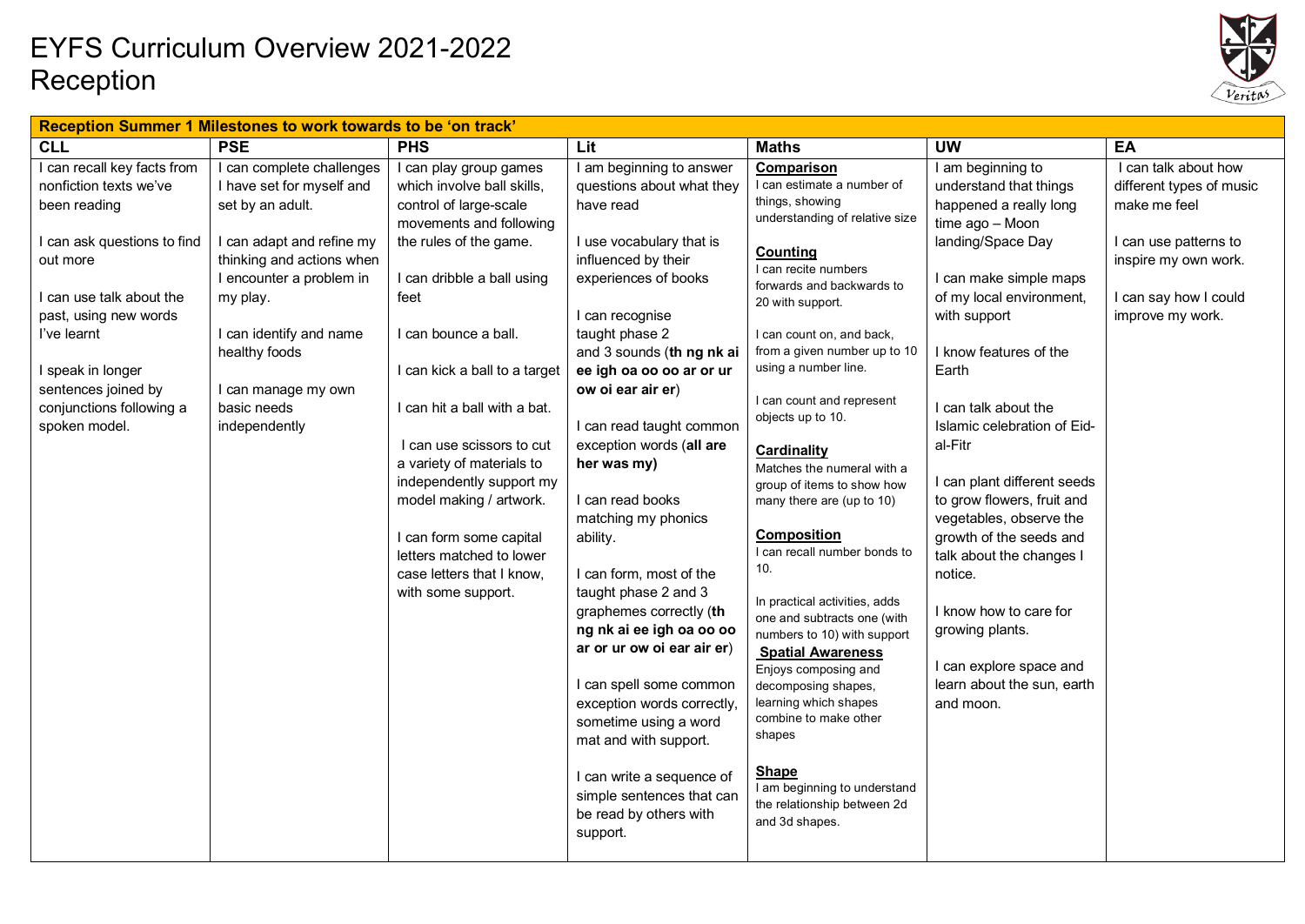

|  | I sometimes leave a<br>finger space in between<br>words that I write.                                | <b>Pattern</b><br><b>Measure</b> |  |
|--|------------------------------------------------------------------------------------------------------|----------------------------------|--|
|  | I know that a sentence<br>starts with a capital letter<br>and ends with a full stop<br>with support. |                                  |  |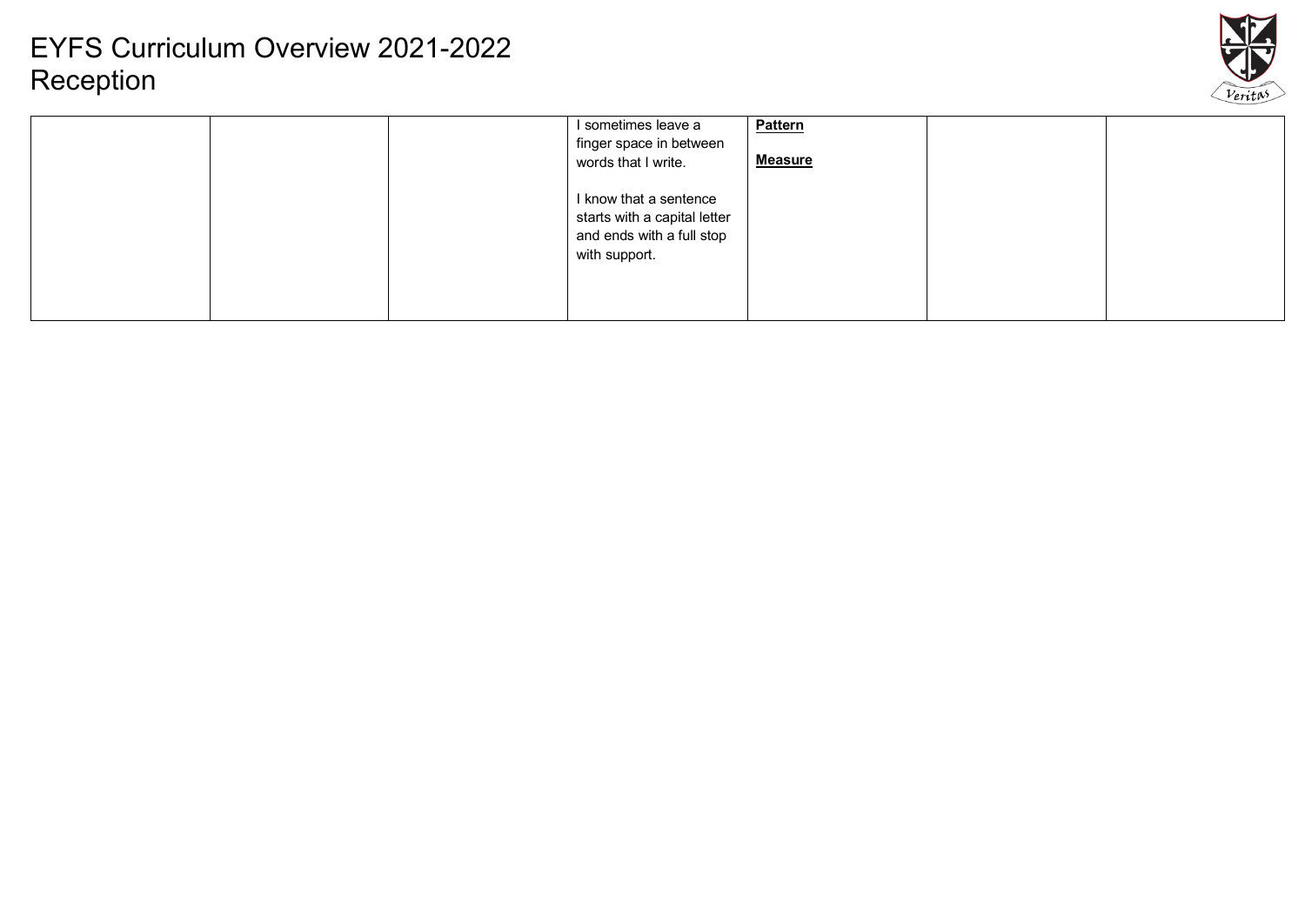

|                                                                                                                                                                                                                                                                    | Reception Summer 2 Milestones to work towards to be 'on track'                                                                                                                                                                                                                                                                                                                                     |                                                                                                                                                                                                                                                                                                                                                                            |                                                                                                                                                                                                                                                                                                                                                                                                                                                                                                                        |                                                                                                                                                                                                                                                                                                                                                                                                                                                                                                                                                                                                                                                                                                                     |                                                                                                                                                                                                                                                                                                                                                                                                                                                                                                                                                                                        |                                                                                                                                                                                                                        |
|--------------------------------------------------------------------------------------------------------------------------------------------------------------------------------------------------------------------------------------------------------------------|----------------------------------------------------------------------------------------------------------------------------------------------------------------------------------------------------------------------------------------------------------------------------------------------------------------------------------------------------------------------------------------------------|----------------------------------------------------------------------------------------------------------------------------------------------------------------------------------------------------------------------------------------------------------------------------------------------------------------------------------------------------------------------------|------------------------------------------------------------------------------------------------------------------------------------------------------------------------------------------------------------------------------------------------------------------------------------------------------------------------------------------------------------------------------------------------------------------------------------------------------------------------------------------------------------------------|---------------------------------------------------------------------------------------------------------------------------------------------------------------------------------------------------------------------------------------------------------------------------------------------------------------------------------------------------------------------------------------------------------------------------------------------------------------------------------------------------------------------------------------------------------------------------------------------------------------------------------------------------------------------------------------------------------------------|----------------------------------------------------------------------------------------------------------------------------------------------------------------------------------------------------------------------------------------------------------------------------------------------------------------------------------------------------------------------------------------------------------------------------------------------------------------------------------------------------------------------------------------------------------------------------------------|------------------------------------------------------------------------------------------------------------------------------------------------------------------------------------------------------------------------|
| <b>CLL</b>                                                                                                                                                                                                                                                         | <b>PSE</b>                                                                                                                                                                                                                                                                                                                                                                                         | <b>PHS</b>                                                                                                                                                                                                                                                                                                                                                                 | Lit                                                                                                                                                                                                                                                                                                                                                                                                                                                                                                                    | <b>Maths</b>                                                                                                                                                                                                                                                                                                                                                                                                                                                                                                                                                                                                                                                                                                        | <b>UW</b>                                                                                                                                                                                                                                                                                                                                                                                                                                                                                                                                                                              | EA                                                                                                                                                                                                                     |
| I can ask questions and<br>explain what I understand<br>by the answers.<br>I can use talk to plan<br>using new words I've<br>learnt.<br>I speak in longer<br>sentences joined by<br>conjunctions.<br>The stories I make up<br>include aspects of story<br>language | I can maintain focus<br>during<br>extended whole class<br>teaching<br>I can follow instructions of<br>three steps or more<br>I show resilience and<br>perseverance in the face<br>of challenge<br>I show a 'can do' attitude<br>I understand the<br>importance of healthy<br>food choices<br>I am confident to<br>communicate with adults<br>around the school<br>I have developed<br>friendships. | I can travel with<br>confidence and skill,<br>negotiating space<br>independently.<br>I can independently use a<br>range of large and small<br>apparatus indoors and<br>outside.<br>I use the tripod grip when<br>using pens/pencils.<br>I can form most taught<br>letters correctly on a line.<br>I can use cutlery<br>independently, with good<br>control, to eat a meal. | I can answer questions<br>about what they have<br>read<br>I know that information<br>can be retrieved from<br><b>books</b><br>I can predict what will<br>happen next<br>I can form, most of the<br>taught phase 2 and 3<br>graphemes correctly (ng<br>nk ai ee igh oa oo oo ar<br>or ur ow oi ear air er)<br>I can recognise<br>taught phase 2<br>and 3 sounds (ng nk<br>ai ee igh oa oo oo ar or<br>ur ow oi ear air er)<br>I can read taught common<br>exception words ()<br>I can read books<br>matching my phonics | Comparison<br>I can sort quantities into<br>groups which are the same,<br>different and equal and use<br>language of more/fewer.<br>I can share a given quantity<br>into two equal groups.<br>I can halve a whole number<br>by sorting it into two equal<br>groups.<br>I know that when a group<br>can't be shared equally, it is<br>odd and when a group can<br>be shared equally, it is even.<br><b>Counting</b><br>I can recite numbers<br>forwards and backwards to<br>20.<br><b>Cardinality</b><br>Beginning to match the<br>numeral to group of items to<br>show how many there are<br>(beyond 10)<br><b>Composition</b><br>Begins to conceptually<br>subitise larger numbers by<br>subitising smaller groups | I am beginning to<br>understand that things<br>happened a really long<br>time ago - Queen's<br>Jubilee I can talk about<br>how my local environment<br>is the same / different<br>from the environment in<br>stories.<br>I can make simple maps<br>of my local environment,<br>with support<br>I can talk about features<br>of the Earth<br>I can talk about floating<br>and sinking.<br>I can harvest grown fruit<br>and vegetables.<br>I can talk about changes<br>in state that happen when<br>we're cooking different<br>recipes.<br>I can talk about seasonal<br>changes - Summer | I can use watercolours to<br>create a still life picture.<br>I can design and make<br>my own sculpture.<br>I can talk about the<br>creative choices of others.<br>I can name a few different<br>musical / dance styles |
|                                                                                                                                                                                                                                                                    |                                                                                                                                                                                                                                                                                                                                                                                                    |                                                                                                                                                                                                                                                                                                                                                                            | ability.                                                                                                                                                                                                                                                                                                                                                                                                                                                                                                               | within the number, e.g. sees<br>six raisins on a plate as three<br>and three                                                                                                                                                                                                                                                                                                                                                                                                                                                                                                                                                                                                                                        |                                                                                                                                                                                                                                                                                                                                                                                                                                                                                                                                                                                        |                                                                                                                                                                                                                        |
|                                                                                                                                                                                                                                                                    |                                                                                                                                                                                                                                                                                                                                                                                                    |                                                                                                                                                                                                                                                                                                                                                                            | I can spell some common<br>exception words correctly.                                                                                                                                                                                                                                                                                                                                                                                                                                                                  | In practical activities, adds<br>one and subtracts one (with<br>numbers to 10)<br><b>Spatial Awareness</b>                                                                                                                                                                                                                                                                                                                                                                                                                                                                                                                                                                                                          |                                                                                                                                                                                                                                                                                                                                                                                                                                                                                                                                                                                        |                                                                                                                                                                                                                        |